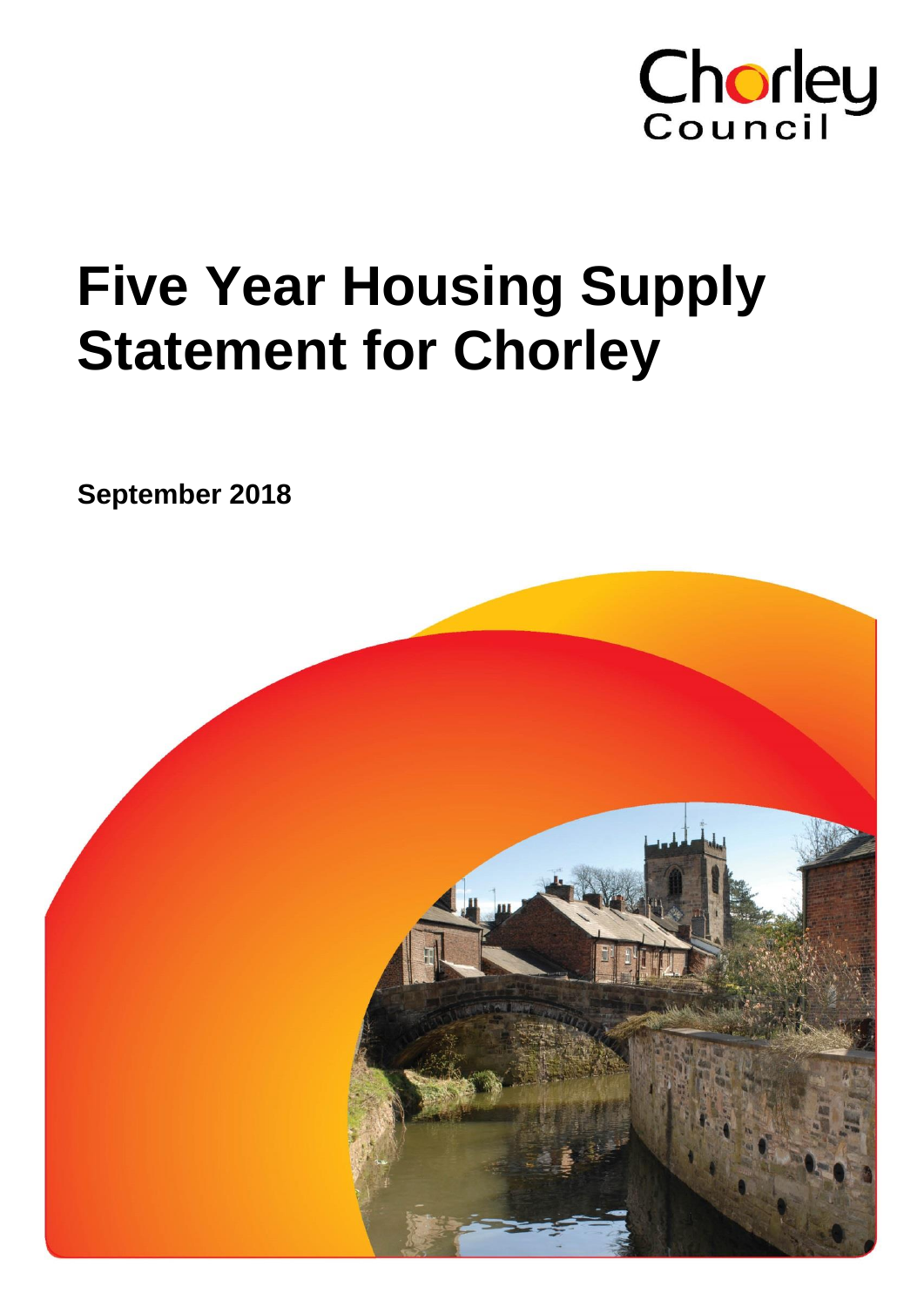# **Introduction**

- 1. The National Planning Policy Framework (the Framework) sets out that local planning authorities should identify and update annually a supply of specific deliverable sites sufficient to provide a minimum of five years' worth of housing against their housing requirement.
- 2. This statement covers the five year period  $1<sup>st</sup>$  April 2018 31<sup>st</sup> March 2023. It sets out the housing requirement for the five year period and assesses the land supply available to deliver the requirement.
- 3. Overall the statement concludes that there is sufficient land available across the Borough with a **8.0 year deliverable housing supply** over the period 2018-2023.

# **Five Year Housing Requirement**

- 4. Central Lancashire Core Strategy Policy 4 sets out a housing requirement of 417 dwellings per annum in Chorley over the period 2010-2026 which is the starting point for calculating the five year supply. This equates to a total of 6,672 dwellings over the plan period. At April 2010 Chorley had prior under-provision of 162 dwellings, which Policy 4 requires the Council to make up over the remainder of the plan period. Therefore, at April 2010 the housing requirement for the Borough was 6,834 dwellings.
- 5. Table 1 sets out housing completions over the period 1<sup>st</sup> April 2010 to 31<sup>st</sup> March 2018. It identifies that 4,797 dwellings have been completed in the period and there is a surplus of 1,299 dwellings above the requirement for that period (taking into account the prior under-provision of 162 dwellings).

| Plan period (1 <sup>st)</sup><br>April-31 <sup>st</sup><br>March) | <b>Cumulative</b><br>requirement | <b>Net</b><br>completions | <b>Cumulative</b><br>net<br>completions | <b>Over or under</b><br>supply to<br>date |
|-------------------------------------------------------------------|----------------------------------|---------------------------|-----------------------------------------|-------------------------------------------|
| 2010/11                                                           | 579*                             | 527                       | 527                                     | $-52$                                     |
| 2011/12                                                           | 996                              | 552                       | 1,079                                   | $+83$                                     |
| 2012/13                                                           | 1,413                            | 638                       | 1,717                                   | $+304$                                    |
| 2013/14                                                           | 1,830                            | 582                       | 2,299                                   | $+469$                                    |
| 2014/15                                                           | 2,247                            | 723                       | 3,022                                   | $+775$                                    |
| 2015/16                                                           | 2,664                            | 597                       | 3,619                                   | $+955$                                    |
| 2016/17                                                           | 3,081                            | 517                       | 4,136                                   | $+1,055$                                  |
| 2017/18                                                           | 3,498                            | 661                       | 4,797                                   | $+1,299$                                  |

#### **Table 1: Chorley housing supply in relation to Core Strategy requirements**

\*417+162 under-provision at April 2010

- 6. Deducting the completions from the housing requirement of 6,834 dwellings leaves a requirement of 2,037 dwellings over the 8 year period April 2018 to March 2026. The annual target over this period is therefore 255 dwellings, with a total of 1,275 dwellings required over the five year period.
- 7. Paragraph 73 of the Framework states that there should be an additional buffer (moved forward from later in the plan period) of:
	- a) 5% to ensure choice and competition in the market for land; or
	- b) 10% where the local planning authority wishes to demonstrate a five year supply of deliverable sites through an annual position statement or recently adopted plan, to account for any fluctuations in that year; or
	- c) 20% where there has been significant under delivery of housing over the previous three years, to improve the prospect of achieving the planned supply.
- 8. As there has been significant over delivery in the past three years a 5% buffer has been used. After adding the 5% buffer, the total housing requirement for the five year period 1<sup>st</sup> April 2018 – 31<sup>st</sup> March 2023 is 1,339 dwellings which is 268 dwellings per annum**.**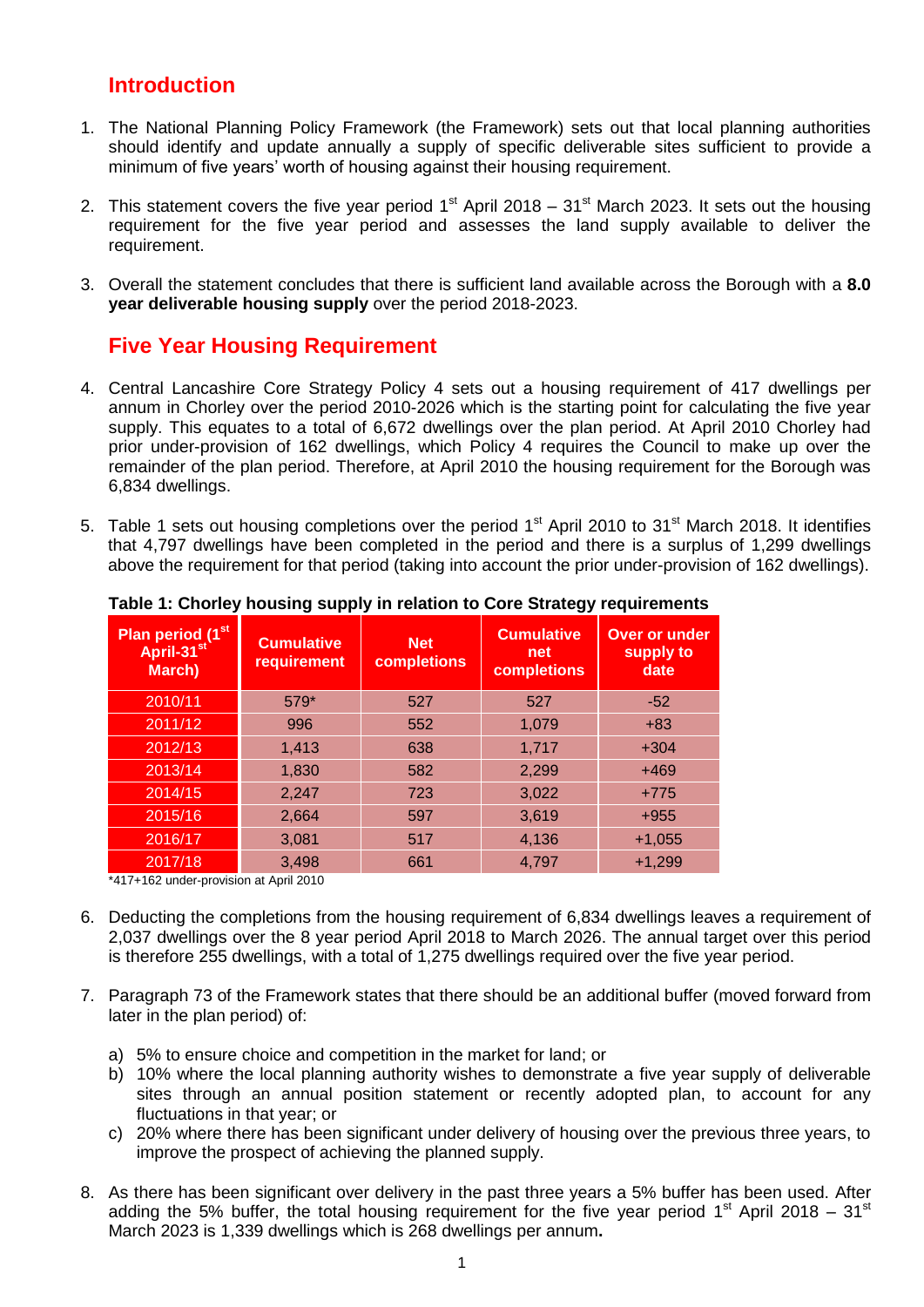**Table 2: Five year housing requirement summary**

| <b>Housing Requirement</b>                                          | <b>Number of</b><br><b>Dwellings</b> |
|---------------------------------------------------------------------|--------------------------------------|
| Core Strategy housing requirement 2010-2026 + prior under provision | 6,834                                |
| Completions 2010-2018                                               | 4,797                                |
| <b>Remaining Housing Requirement 2018-2026</b>                      | 2,037                                |
| Annual remaining housing requirement                                | 255                                  |
| Five year housing requirement 2018-2023                             | 1,275                                |
| Five Year Housing Requirement 2018-2023 + 5% buffer                 | 1,339                                |
| Annual Five Year Housing Requirement 2018-2023 + 5% buffer          | 268                                  |

# **Assessment of Deliverable Five Year Housing Supply**

9. The Framework requires local planning authorities to identify and update annually a supply of specific deliverable sites sufficient to provide five years' worth of housing against their housing requirement. It defines 'deliverable' as follows:

*"To be considered deliverable, sites for housing should be available now, offer a suitable location for*  development now, and be achievable with a realistic prospect that housing will be delivered on the *site within five years. Sites that are not major development, and sites with detailed planning permission, should be considered deliverable until permission expires, unless there is clear evidence that homes will not be delivered within five years (e.g. they are no longer viable, there is no longer a demand for the type of units or sites have long term phasing plans). Sites with outline planning permission, permission in principle, allocated in the development plan or identified on a brownfield*  register should only be considered deliverable where there is clear evidence that housing *completions will begin on site within five years."*

10. The assessment of the deliverable five year supply is set out below. It includes an analysis of allocated sites, both with and without planning permission, and windfall sites. The windfall sites are split into sites of 10 or more dwellings and sites of less than 10 dwellings. It also includes a windfall allowance which is an estimate of the number of new dwellings on sites of less than 10 dwellings that will be permitted and built in the five year period.

### **Allocated sites**

#### With planning permission

- 11. Appendix 1 sets out a schedule of all sites allocated for housing in the Chorley Local Plan 2012-2026 with planning permission that have not yet been fully implemented. In total 1,468 dwellings are available on these sites. An assessment of the deliverability of these sites has been undertaken to determine how many of these dwellings are likely to be built in the five year period.
- 12. The schedule identifies that there are **1,261 dwellings** deliverable on allocated sites with planning permission.

#### Without planning permission

- 13. Appendix 2 sets out a schedule of all sites allocated for housing in the Chorley Local Plan 2012-2026 without planning permission. In total 993 dwellings are available on these sites. An assessment of whether these sites are likely to come forward in the five year period has been undertaken.
- 14. The schedule identifies that there are **230 dwellings** deliverable on allocated sites without planning permission.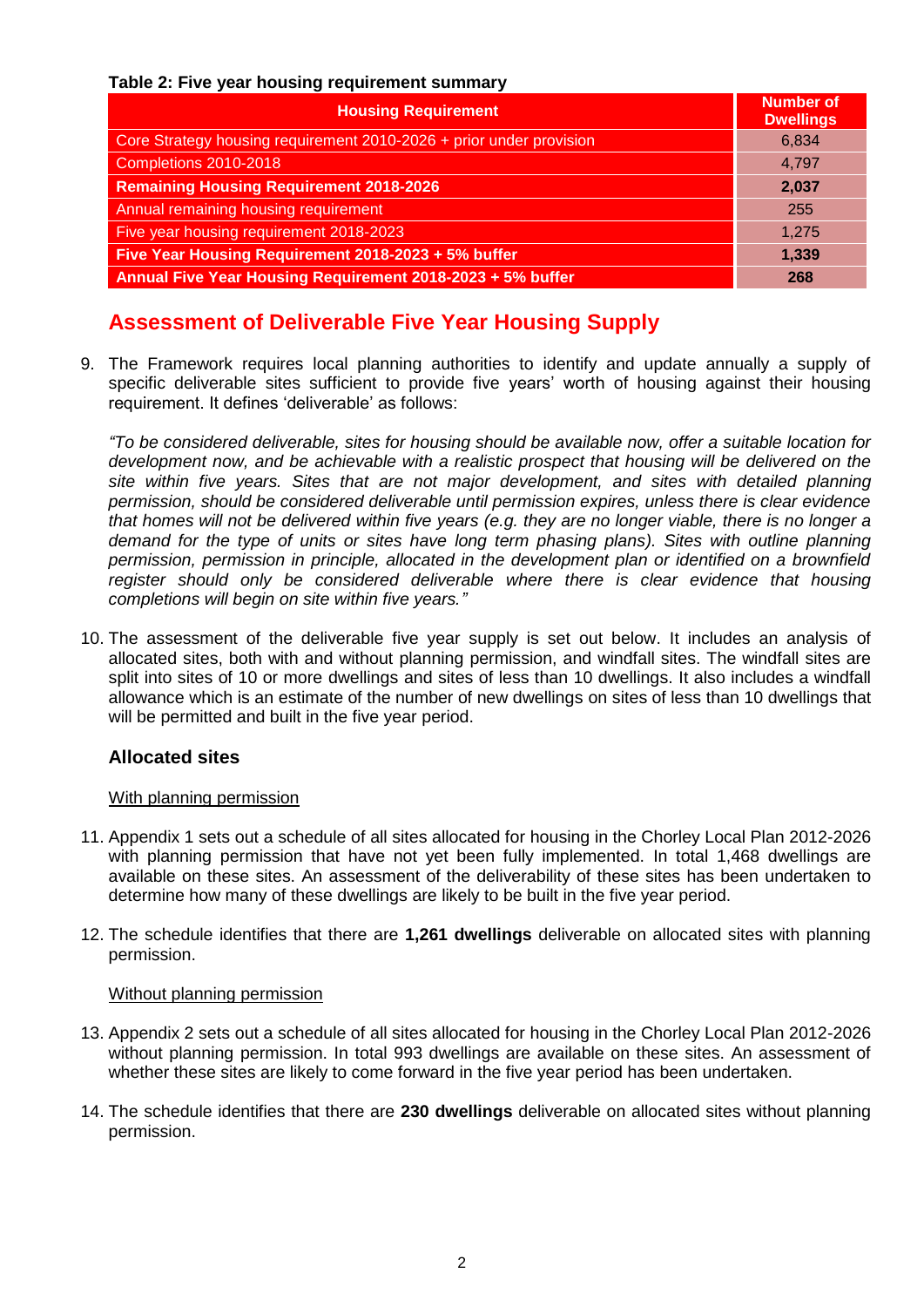## **Windfall sites**

#### Sites of 10 or more dwellings with planning permission

- 15. Appendix 3 sets out a schedule of all windfall sites of 10 or more dwellings with planning permission that have not yet been fully implemented. In total 470 dwellings are available on these sites. An assessment of the deliverability of these sites has been undertaken to determine how many of the dwellings are likely to be built in the five year period.
- 16. The schedule identifies that there are **214 dwellings** deliverable on windfall sites of 10 or more dwellings with planning permission.

#### Sites of less than 10 dwellings with planning permission

- 17. Appendix 3 also sets out a schedule of all windfall sites of less than 10 dwellings with planning permission that have not been fully implemented. In total 347 dwellings are available on these sites.
- 18. Based on an analysis of the completion rates of small sites in Chorley in recent years this figure has been reduced by 30% to reflect the fact that some permissions will expire and development of other sites will not be fully completed within the five year period.
- 19. This results in **243 dwellings** on smaller windfall sites with planning permission being recorded as deliverable for the five year period.

#### **Windfall allowance**

20. Paragraph 70 of the Framework allows Local Planning Authorities to make an allowance for windfall sites as part of anticipated supply if there is compelling evidence that they will provide a reliable source of supply. It states that any allowance should be realistic having regard to the Strategic Housing Land Availability Assessment, historic windfall delivery rates and expected future trends. In accordance with this, Chorley makes an allowance for windfall sites of less than 10 dwellings in the five year supply as our records show that they have consistently become available. Applications will also be approved over the five-year supply period for dwellings on windfall sites of more than 10 units. However, an allowance has not been calculated for these larger sites.

#### Planning permissions on windfall sites

21. Planning permissions granted for dwellings on windfall sites of less than 10 dwellings for the last 10 years have been analysed to inform the windfall allowance. Table 3 below sets out the number of permissions granted each year. Sites that did not result in a net gain and permissions on residential gardens have been excluded from the analysis. Over the period 2008 to 2018 on average 86 dwellings were permitted on small windfall sites each year.

#### **Table 3: Number of dwellings permitted on small windfall sites of less than 10 dwellings**

|                                               |             |       |       | Plan period (1 <sup>st</sup> April-31 <sup>st</sup> March) |                                |    |     |     |       |             |
|-----------------------------------------------|-------------|-------|-------|------------------------------------------------------------|--------------------------------|----|-----|-----|-------|-------------|
|                                               | 2008/<br>09 | 2009/ | 2010/ |                                                            | 2012/ 2013/ 2014/ 2015/ <br>13 | 14 | 15. |     | 2016/ | 2017/<br>18 |
| <b>Number of dwellings</b><br>permitted (net) | 68          | 35    |       | 60                                                         | 116                            | 96 | 91  | 116 |       | -81         |

#### Completions on windfall sites

22. Table 4 analyses when the dwellings permitted on small windfall sites were completed over the five year period from being permitted. It also records how many of these dwellings expired in the five year period and how many were not completed in the five year period but the permission was still extant. Planning permissions for small windfall sites after the 2013/14 plan period have not been included in the assessment as the five year period for those applications would run into current five year supply period.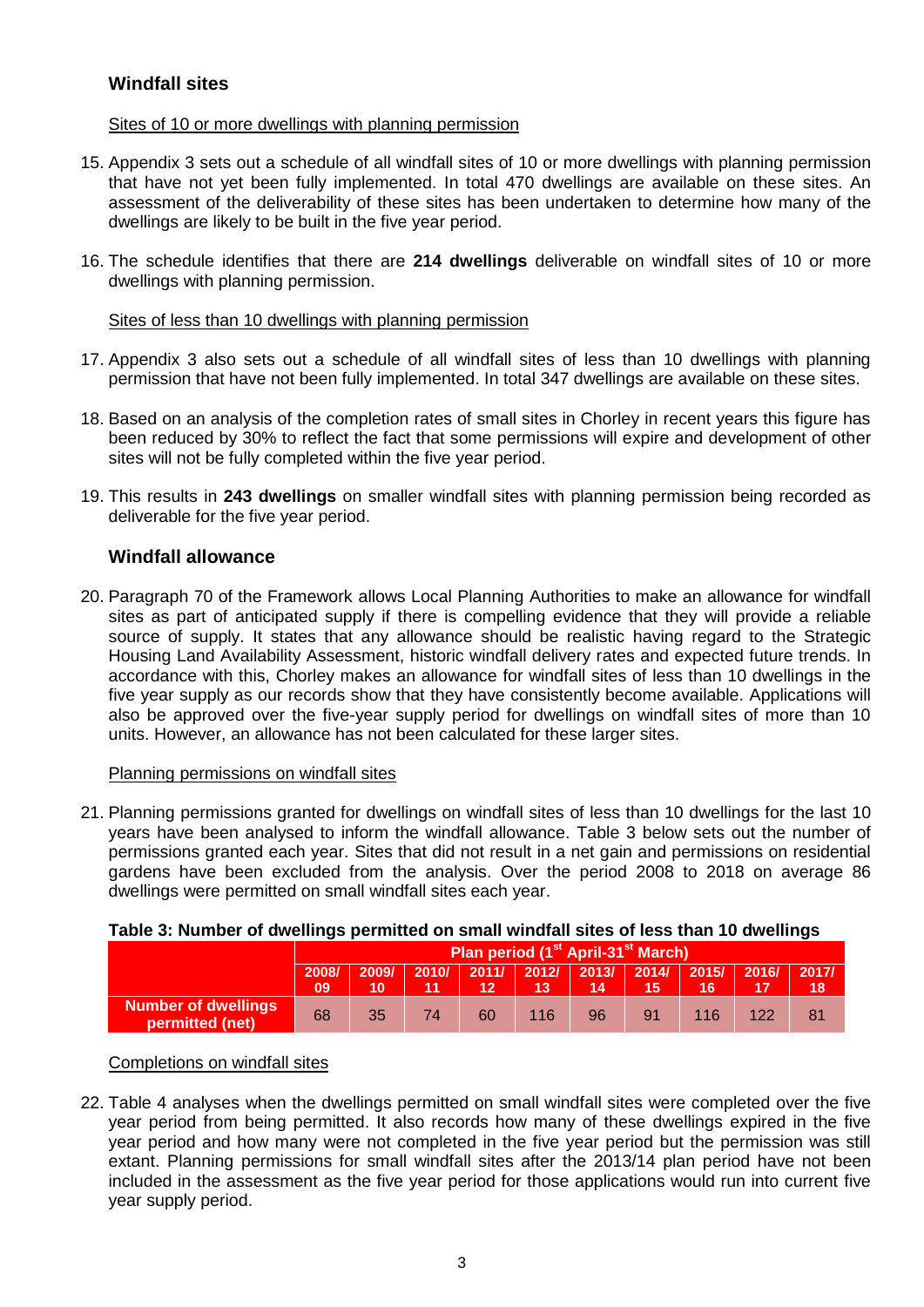23. Using this data the percentage of dwellings completed each year over the five year period from being permitted has been calculated along with the percentage that were on sites where permission expired and those on sites where permission was extant after the five year period. These percentages have been rounded up or down for simplification. They will be used when calculating the windfall allowance to be added to the five year supply.

| Plan period (1 <sup>st)</sup><br>April-31 <sup>st</sup> March) | ৹<br>dwellings<br>permitted<br>Number | Completions<br>year <sub>1</sub> | Completions<br>$\mathbf{\Omega}$<br>year | Completions<br>S<br>year | Completions<br>4<br>year | Completions<br>5<br>year | Expired | after<br>years<br>Extant<br><b>in</b> |
|----------------------------------------------------------------|---------------------------------------|----------------------------------|------------------------------------------|--------------------------|--------------------------|--------------------------|---------|---------------------------------------|
| 2008/09                                                        | 68                                    | 2008/09<br>-1                    | 2009/10<br>18                            | 2010/11<br>11            | 2011/12<br>16            | 2012/13<br>4             | 4       | 16                                    |
| 2009/10                                                        | 35                                    | 2009/10<br>6                     | 2010/11<br>12                            | 2011/12<br>5             | 2012/13<br>4             | 2013/14<br>$\Omega$      | 4       | 4                                     |
| 2010/11                                                        | 74                                    | 2010/11<br>$-1$                  | 2011/12<br>4                             | 2012/13<br>21            | 2013/14<br>19            | 2014/15<br>4             | 14      | 13                                    |
| 2011/12                                                        | 60                                    | 2011/12<br>$\overline{2}$        | 2012/13<br>8                             | 2013/14<br>19            | 2014/15<br>12            | 2015/16<br>5             | 8       | 6                                     |
| 2012/13                                                        | 116                                   | 2012/13<br>8                     | 2013/14<br>34                            | 2014/15<br>15            | 2015/16<br>19            | 2016/17<br>$\mathbf{0}$  | 23      | 17                                    |
| 2013/14                                                        | 96                                    | 2013/14<br>5                     | 2014/15<br>32                            | 2015/16<br>17            | 2016/17<br>13            | 2017/18                  | 12      | 10                                    |
| <b>Total</b>                                                   | 449                                   | 19                               | 108                                      | 88                       | 83                       | 20                       | 65      | 66                                    |
| Total %                                                        | 100%                                  | 4.2%                             | 24.1%                                    | 19.6%                    | 18.5%                    | 4.5%                     | 14.5%   | 14.7%                                 |
| % used to calculate<br>windfall allowance                      |                                       | 4%                               | 24%                                      | <b>20%</b>               | 19%                      | 5%                       | 15%     | 15%                                   |

**Table 4: Analysis of completions (net) on small windfall sites**

#### Windfall allowance

- 24. The five year supply windfall allowance is calculated based upon the assumption that the average rate of planning permissions granted on small windfall sites between 2008 and 2018 (86 dwellings) continues at the same rate throughout the five year period.
- 25. The final row of Table 4 identifies the proportion of dwellings completed each year since 2008 over the five year period since being granted permission. It identifies that on average 4% of dwellings were completed within the first year of being permitted, 24% within the second year, 20% within the third year, 19% within the fourth year and 5% within the fifth year. It also identifies that on average 15% of applications expired and 15% of the dwellings permitted were not completed in the five year period but the permission remained extant. These percentages have been applied to calculate the predicted number of dwellings that will be permitted and built on small windfall sites over the next five years, as set out in Table 5.

|                                                               |                                       |                                    |                                    | <b>Predictions</b>                             |                                           |                                    |                             |
|---------------------------------------------------------------|---------------------------------------|------------------------------------|------------------------------------|------------------------------------------------|-------------------------------------------|------------------------------------|-----------------------------|
| Plan period (1 <sup>st</sup><br>April-31 <sup>st</sup> March) | ৳<br>dwellings<br>permitted<br>Number | Completions<br>year 1<br>(2018/19) | Completions<br>year 2<br>(2019/20) | Completions<br>year 3<br>(2020/21)<br>$\infty$ | <b>Completions</b><br>year 4<br>(2021/22) | Completions<br>year 5<br>(2022/23) | completions<br><b>Total</b> |
| 2018/19                                                       | 86                                    | 3                                  | 21                                 | 17                                             | 16                                        | 4                                  | 61                          |
| 2019/20                                                       | 86                                    |                                    | 3                                  | 21                                             | 17                                        | 16                                 | 57                          |
| 2020/21                                                       | 86                                    |                                    |                                    | 3                                              | 21                                        | 17                                 | 41                          |
| 2021/22                                                       | 86                                    |                                    |                                    |                                                | 3                                         | 21                                 | 24                          |
| 2022/23                                                       | 86                                    |                                    |                                    |                                                |                                           | 3                                  | 3                           |
| <b>Total</b>                                                  | 430                                   | 3                                  | 24                                 | 41                                             | 57                                        | 61                                 | 186                         |

#### **Table 5: Predicted completions (net) on small windfall sites over five year period 2018 - 2023**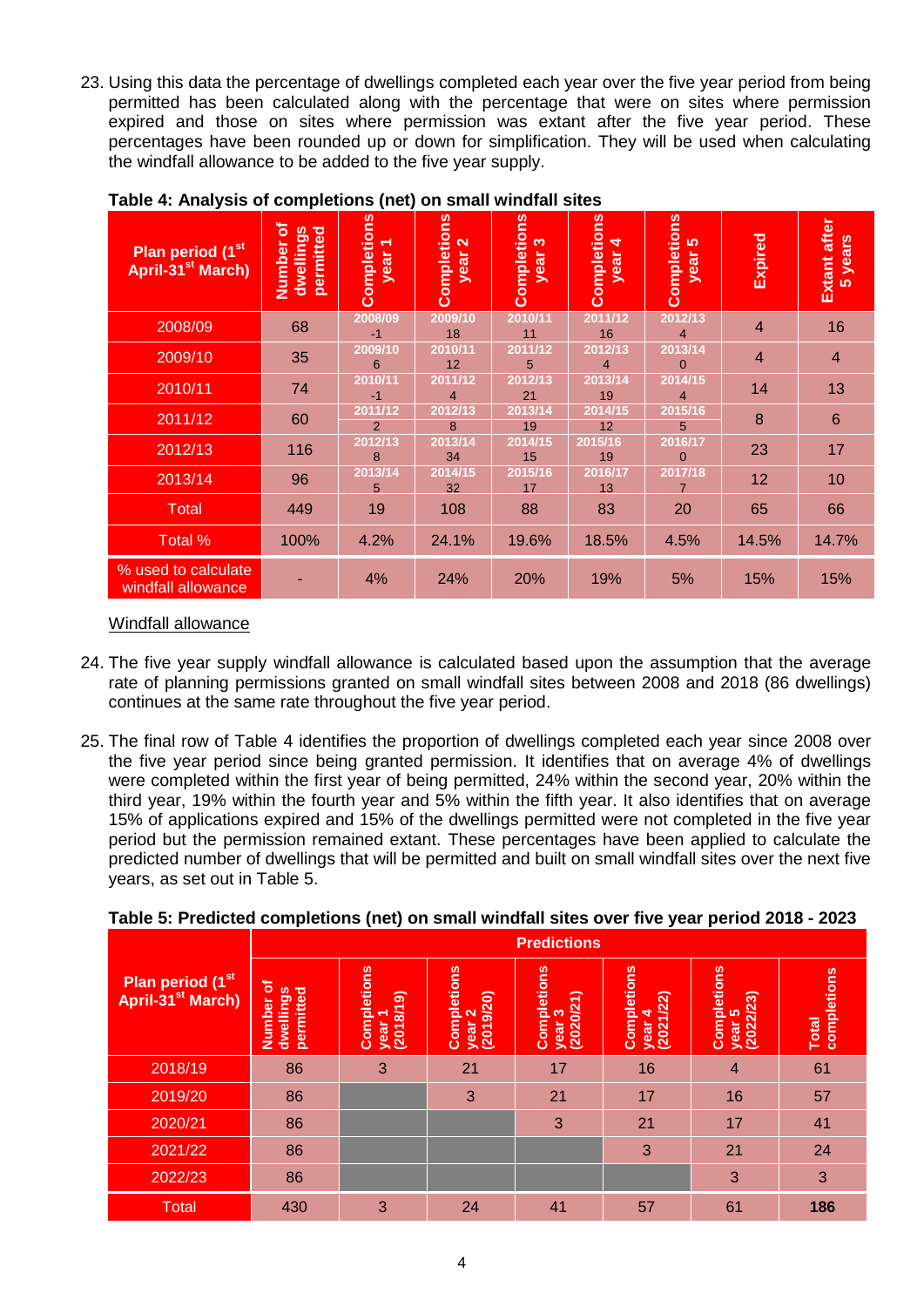- 26. Based on the assumption of 86 dwellings being permitted each year, Table 5 estimates that of those 86 dwellings permitted in 2018/19, 3 will be completed within the first year of being permitted (year 1), 21 will be completed in 2019/20 (year 2), 17 will be completed in 2020/21 (year 3), 16 will be completed in 2021/22 (year 4) and 4 will be completed in 2022/23 (year 5). This equates to 61 dwellings being completed in the five year period as it is assumed that 15% of the 86 dwellings will expire and 15% will not be completed within five years so are not included in the five year supply. The same approach has been applied to estimate how many dwellings permitted in the remainder of the five year period will be built by  $31<sup>st</sup>$  March 2023.
- 27. Over the five year period as a whole an additional **186 dwellings** are predicted to be completed on small windfall sites and will be included in the five year supply.

# **Total Five Year Housing Supply: 1 st April 2018 – 31st March 2023**

28. The table below shows that at April 2018 there was a total supply of 2,134 (net) deliverable dwellings which is a **8.0 year deliverable housing supply over the period 2018 – 2023** based on the annual requirement of 268 dwellings which includes a 5% buffer.

#### **Table 6: Five year housing supply summary**

| <b>Deliverable Housing Supply</b>                                                     | <b>Number of</b><br><b>Dwellings</b> |
|---------------------------------------------------------------------------------------|--------------------------------------|
| Allocated sites with planning permission                                              | 1,261                                |
| Allocated sites without planning permission                                           | 230                                  |
| Windfall sites of 10 or more dwellings with planning permission                       | 214                                  |
| Windfall sites of less than 10 dwellings with planning permission (discounted by 30%) | 243                                  |
| <b>Windfall allowance</b>                                                             | 186                                  |
| <b>Total Five Year Supply</b>                                                         | 2,134                                |
| Annual Five Year Housing Requirement 2018-2023 + 5% buffer                            | 268                                  |
| <b>Equivalent Years Supply</b>                                                        | 8.0                                  |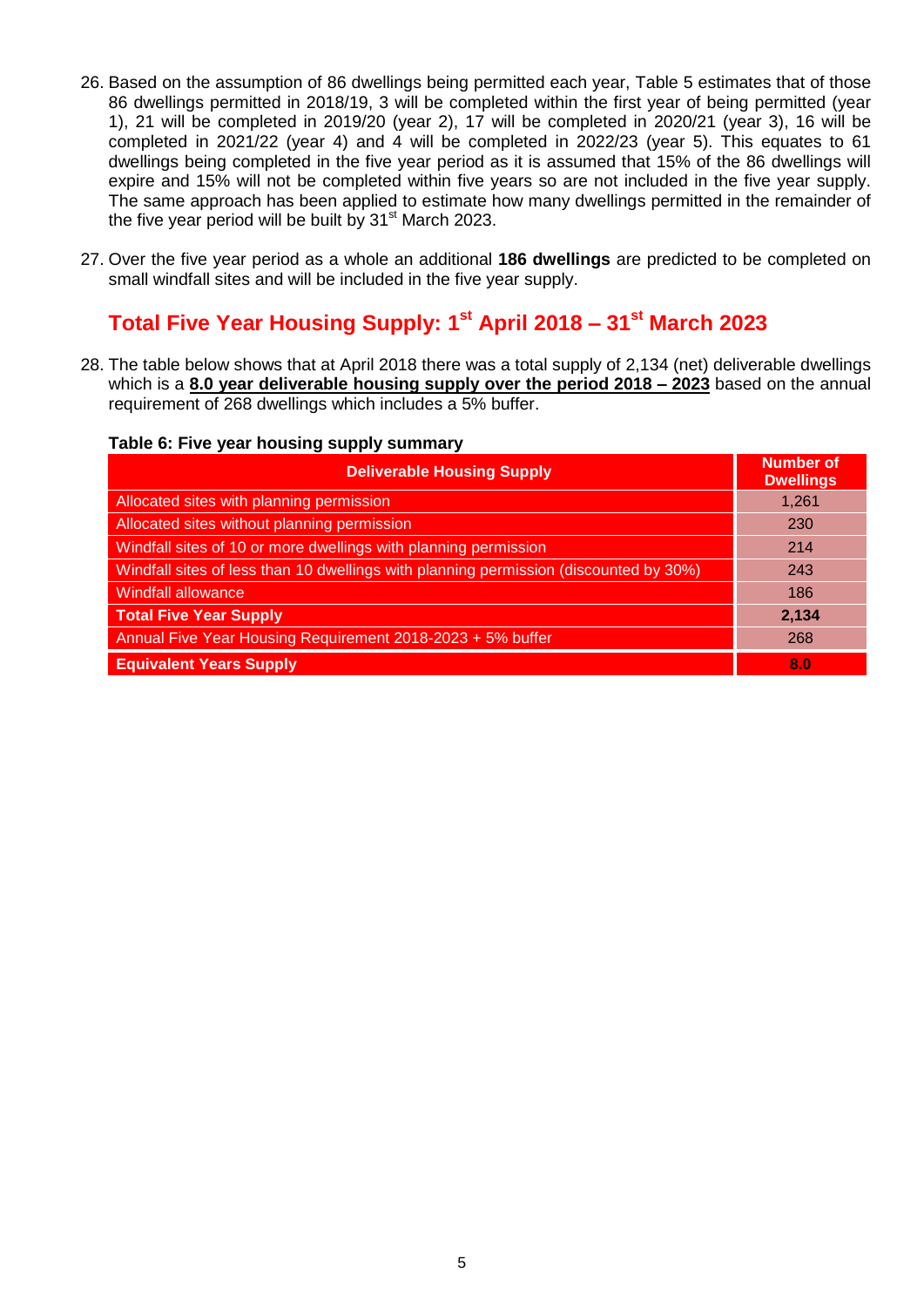## **Chorley Five Year Supply April 2018 – March 2023: Allocated Sites with Planning Permission**

| Local<br><b>Plan Ref</b> | <b>Address</b>                                                                             | <b>Settlement</b>          | <b>Application</b><br>.<br>Number                                                   | Dwellings Permitted | <b>Dwellings Not Started</b> | Dwellings U/C | Dwellings Completed | Built<br>Be<br>Dwellings Left To | Deliverable Dwellings April<br>2018-March 2019 | Deliverable Dwellings April<br>2019-March 2020 | Deliverable Dwellings April<br>2020-March 2021 | Dwellings April<br>arch 2022<br>Deliverable Dwell<br>2021-March | Dwellings April<br><i>Narch 2023</i><br>larch<br>$\bullet$<br>Deliverable<br>2022-l | Dwellings<br>rch 2023<br>rerable<br>18 - Mar<br>$rac{1}{201}$<br>Total De | <b>Comments</b>                                                                                                                                                                                                                                                                                                                                                                                                                                                                                                                                                                                                                                                                                                                                                                                                                                                                                                                                                                                                                                                                                                                                                                  |
|--------------------------|--------------------------------------------------------------------------------------------|----------------------------|-------------------------------------------------------------------------------------|---------------------|------------------------------|---------------|---------------------|----------------------------------|------------------------------------------------|------------------------------------------------|------------------------------------------------|-----------------------------------------------------------------|-------------------------------------------------------------------------------------|---------------------------------------------------------------------------|----------------------------------------------------------------------------------------------------------------------------------------------------------------------------------------------------------------------------------------------------------------------------------------------------------------------------------------------------------------------------------------------------------------------------------------------------------------------------------------------------------------------------------------------------------------------------------------------------------------------------------------------------------------------------------------------------------------------------------------------------------------------------------------------------------------------------------------------------------------------------------------------------------------------------------------------------------------------------------------------------------------------------------------------------------------------------------------------------------------------------------------------------------------------------------|
| <b>HS1.24</b>            | Land Surrounding<br><b>Huyton Terrace</b><br>previously Baly<br>Place Farm, Bolton<br>Road | Adlington                  | 12/00741/OUTMAJ<br>15/00506/REMMAJ<br>16/00431/MNMA<br>16/01127/REM<br>16/01126/REM | 158                 | 42                           | 23            | 93                  | 65                               | 47                                             | 18                                             | $\Omega$                                       | $\mathbf{0}$                                                    | $\mathbf{0}$                                                                        | 65                                                                        | 65 dwellings left to be built at 1st April 2018, 23 of which<br>were under construction. Previous completion rates were<br>46 dwellings in 2016/17 and 47 dwellings in 2017/18. It is<br>assumed that construction will continue at these rates<br>therefore all dwellings will be completed in the first two<br>years of the five year period.                                                                                                                                                                                                                                                                                                                                                                                                                                                                                                                                                                                                                                                                                                                                                                                                                                  |
| HS1.21                   | Group 1, Euxton<br>Lane                                                                    | <b>Buckshaw</b><br>Village | 08/00910/OUTMAJ                                                                     | 96                  | 96                           | $\Omega$      | $\Omega$            | 96                               | $\mathbf{0}$                                   | 37                                             | 25                                             | 25                                                              | 9                                                                                   | 96                                                                        | There are 2 remaining parcels (H1d and H1b(i)) without<br>reserved matters planning permission. It is estimated that<br>there will be 96 dwellings ( $H1d = 12$ dwellings, $H1b(i) =$<br>84 dwellings) on these parcels based on 35 dwellings per<br>hectare. The developer has indicated that a planning<br>application for 12-15 dwellings on Parcel H1d will be<br>submitted in September 2018 and a planning application<br>for 130 dwellings on Parcel H1b(i) will be submitted by<br>December 2018. This amounts to 145 dwellings however<br>as reserved matters planning applications have not yet<br>been submitted the estimated figure of 35 dwellings per<br>hectare as used in the housing land availability will also<br>be used in the five year supply. It is estimated that<br>construction of the dwellings on both parcels will<br>commence in 2019/20 and the developer has indicated<br>that completion rates will be between 25-35 dwellings a<br>year on each parcel. For the purposes of the five year<br>supply the lower completion rate has been used and it is<br>estimated that all of these dwellings will be completed in<br>the five year period. |
| HS1.21                   | Parcel H1c, Group<br>1, Euxton Lane                                                        | <b>Buckshaw</b><br>Village | 15/01037/REMMAJ<br>16/00999/REMMAJ                                                  | 166                 | $\overline{7}$               | 31            | 128                 | 38                               | 38                                             | $\Omega$                                       | $\overline{0}$                                 | $\Omega$                                                        | $\mathbf{0}$                                                                        | 38                                                                        | 38 dwellings left to be built at 1st April 2018, 31 of which<br>were under construction. It is estimated that all of these<br>dwellings will be completed in the first year of the five<br>year period.                                                                                                                                                                                                                                                                                                                                                                                                                                                                                                                                                                                                                                                                                                                                                                                                                                                                                                                                                                          |
| HS1.21                   | Parcel H1b(ii),<br>Group 1, Euxton<br>Lane                                                 | <b>Buckshaw</b><br>Village | 17/00767/REMMAJ                                                                     | 120                 | 103                          | 17            | $\mathbf 0$         | 120                              | 35                                             | 35                                             | 35                                             | 15                                                              | $\mathbf{0}$                                                                        | 120                                                                       | 120 dwellings left to be built at 1st April 2018, 17 of which<br>were under construction. The developer has indicated<br>that completions are expected to be 35 dwellings a year.<br>It is therefore estimated that all of these dwellings will be<br>completed in the five year period.                                                                                                                                                                                                                                                                                                                                                                                                                                                                                                                                                                                                                                                                                                                                                                                                                                                                                         |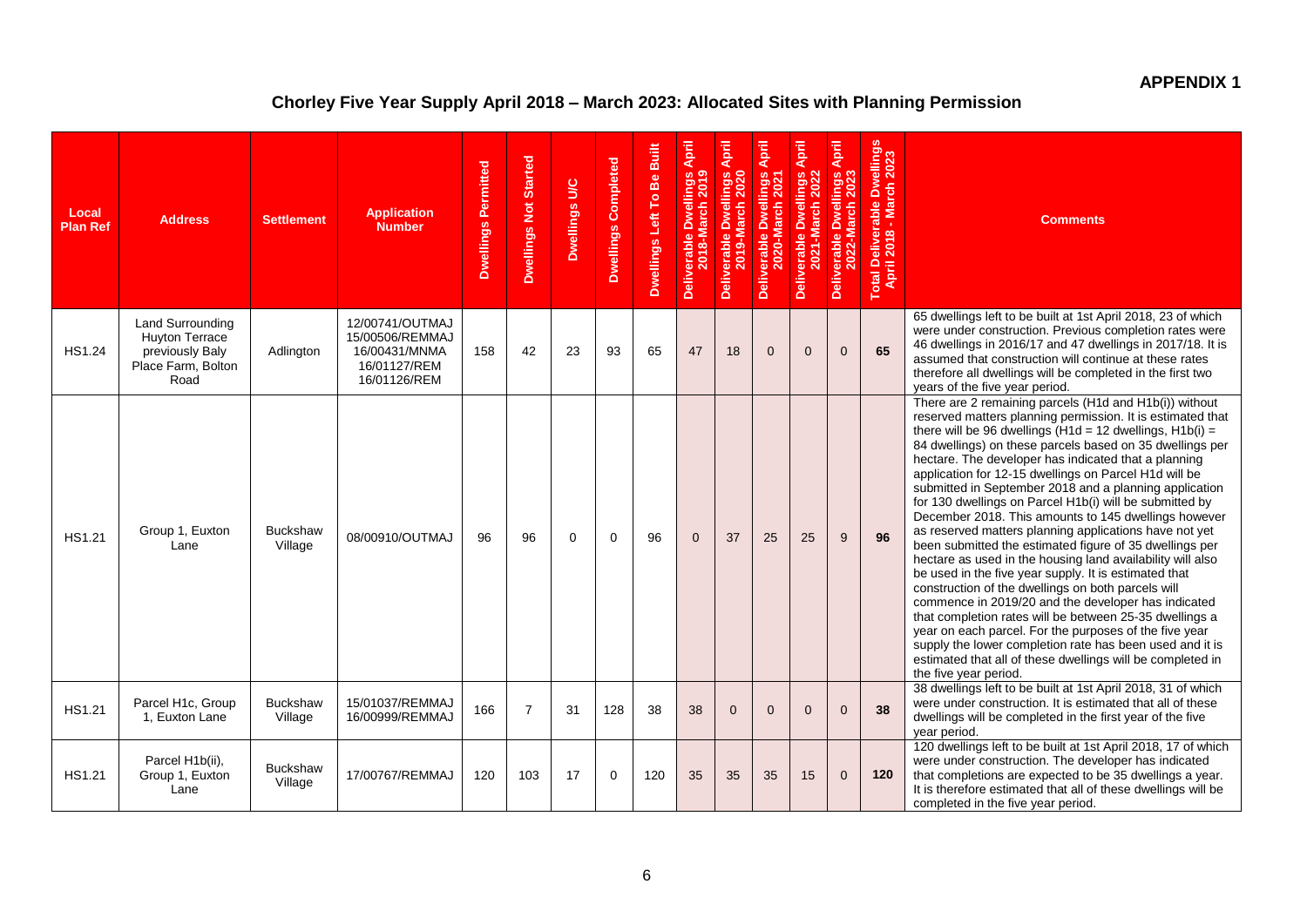| Local<br><b>Plan Ref</b> | <b>Address</b>                                                                                | <b>Settlement</b>          | <b>Application</b><br><b>Number</b>                                                                    | Dwellings Permitted | <b>Dwellings Not Started</b> | Dwellings U/C | Dwellings Completed | Built<br>Be<br>$\overline{P}$<br>Left <sup>-</sup><br><b>Dwellings</b> | Deliverable Dwellings April<br>2018-March 2019 | April<br>Deliverable Dwellings<br>2019-March 2020 | Deliverable Dwellings April<br>2020-March 2021 | Dwellings April<br>larch 2022<br>Deliverable Dwell<br>2021-March | April<br>lings<br>Deliverable Dwelli<br>2022-March 2 | ellings<br>2023<br>Š<br>$\epsilon$<br>erable<br>8 - Mar<br>201<br>Deliv<br>Total De | <b>Comments</b>                                                                                                                                                                                                                                                                                                                                                                                                                                           |
|--------------------------|-----------------------------------------------------------------------------------------------|----------------------------|--------------------------------------------------------------------------------------------------------|---------------------|------------------------------|---------------|---------------------|------------------------------------------------------------------------|------------------------------------------------|---------------------------------------------------|------------------------------------------------|------------------------------------------------------------------|------------------------------------------------------|-------------------------------------------------------------------------------------|-----------------------------------------------------------------------------------------------------------------------------------------------------------------------------------------------------------------------------------------------------------------------------------------------------------------------------------------------------------------------------------------------------------------------------------------------------------|
| <b>HS1.21</b>            | Parcels M1 & H1a,<br>Group 1, Euxton<br>Lane                                                  | <b>Buckshaw</b><br>Village | 17/00441/REMMAJ<br>17/01123/REM                                                                        | 160                 | 121                          | 39            | $\Omega$            | 160                                                                    | 40                                             | 35                                                | 35                                             | 35                                                               | 15                                                   | 160                                                                                 | 160 dwellings left to be built at 1st April 2018, 39 of which<br>were under construction. The developer has indicated<br>that completions are expected to be 35 dwellings a year.<br>Given the high number of dwellings under construction at<br>1st April 2018 a higher completion rate is expected in the<br>first year of the five year period. It is therefore estimated<br>that all of these dwellings will be completed in the five<br>year period. |
| <b>HS1.22</b>            | Southern<br><b>Commercial Quarter</b><br><b>Central Core</b>                                  | <b>Buckshaw</b><br>Village | 08/01100/REMMAJ<br>10/00334/FULMAJ<br>10/01052/REMMAJ<br>12/01001/REMMAJ                               | 83                  | 31                           | $\Omega$      | 52                  | 31                                                                     | $\overline{0}$                                 | $\Omega$                                          | 31                                             | $\mathbf{0}$                                                     | $\overline{0}$                                       | 31                                                                                  | One apartment block of 31 dwellings left to be built at 1st<br>April 2018, development had not commenced. Site is<br>currently being marketed, it is estimated that the<br>development could commence in the second year of the<br>five year period subject to being sold and following any<br>amendments to the planning permission. It is therefore<br>estimated that the dwellings will be completed in the third<br>year of the five year period.     |
| <b>HS1.1</b>             | Land 120m South<br>West of 21 Lower<br>Burgh Way                                              | Chorley                    | 16/00805/FULMAJ                                                                                        | 88                  | 88                           | $\Omega$      | $\mathbf 0$         | 88                                                                     | 25                                             | 30                                                | 30                                             | 3                                                                | $\mathbf{0}$                                         | 88                                                                                  | The development had not started at 1st April 2018 but site<br>preparation works were underway therefore development<br>is expected to commence in the next few months.<br>Assuming a completion rate of 30 dwellings a year it is<br>estimated that all of the dwellings will be completed by the<br>fourth year of the five year period.                                                                                                                 |
| HS1.16                   | <b>Former Initial Textile</b><br>Services bounded<br>by Botany Brow and<br><b>Willow Road</b> | Chorley                    | 11/00871/FULMAJ<br>12/01015/FULMAJ<br>13/00993/FULMAJ<br>14/01225/MNMA<br>15/00028/FUL<br>16/00053/FUL | 43                  | 33                           | $\Omega$      | 10                  | 33                                                                     | $\mathbf{0}$                                   | 13                                                | 12                                             | 8                                                                | $\overline{0}$                                       | 33                                                                                  | 33 dwellings left to be built at 1st April 2018, none of<br>which were under construction. The developer has<br>advised that development of the remainder of the site will<br>commence in early 2019 and completion rates will be 10-<br>12 dwellings a year. It is therefore estimated that all the<br>remaining dwellings will be completed in the five year<br>period.                                                                                 |
| <b>HS1.18</b>            | Calder House and<br>Rydal House,<br><b>Highfield Road</b><br>North                            | Chorley                    | 17/00438/FULMAJ                                                                                        | 14                  | 14                           | $\Omega$      | $\Omega$            | 14                                                                     | $\Omega$                                       | 14                                                | $\Omega$                                       | $\Omega$                                                         | $\Omega$                                             | 14                                                                                  | The development had not started at 1st April 2018.<br>Demolition of existing buildings is expected to commence<br>in May 2018 following which construction of the dwellings<br>will commence. It is estimated that the dwellings will be<br>completed in the second year of the five year period.                                                                                                                                                         |
| <b>HS1.2</b>             | Duxbury Park Phase<br>2 Between Myles<br>Standish Way And<br><b>Duxbury Gardens</b>           | Chorley                    | 13/00178/FULMAJ<br>15/00482/FULMAJ                                                                     | 68                  | 8                            | g             | 51                  | 17                                                                     | 17                                             | $\Omega$                                          | $\overline{0}$                                 | $\Omega$                                                         | $\Omega$                                             | 17                                                                                  | 17 dwellings left to be built at 1st April 2018, 9 of which<br>were under construction. It is estimated that all of these<br>dwellings will be completed in the first year of the five<br>year period.                                                                                                                                                                                                                                                    |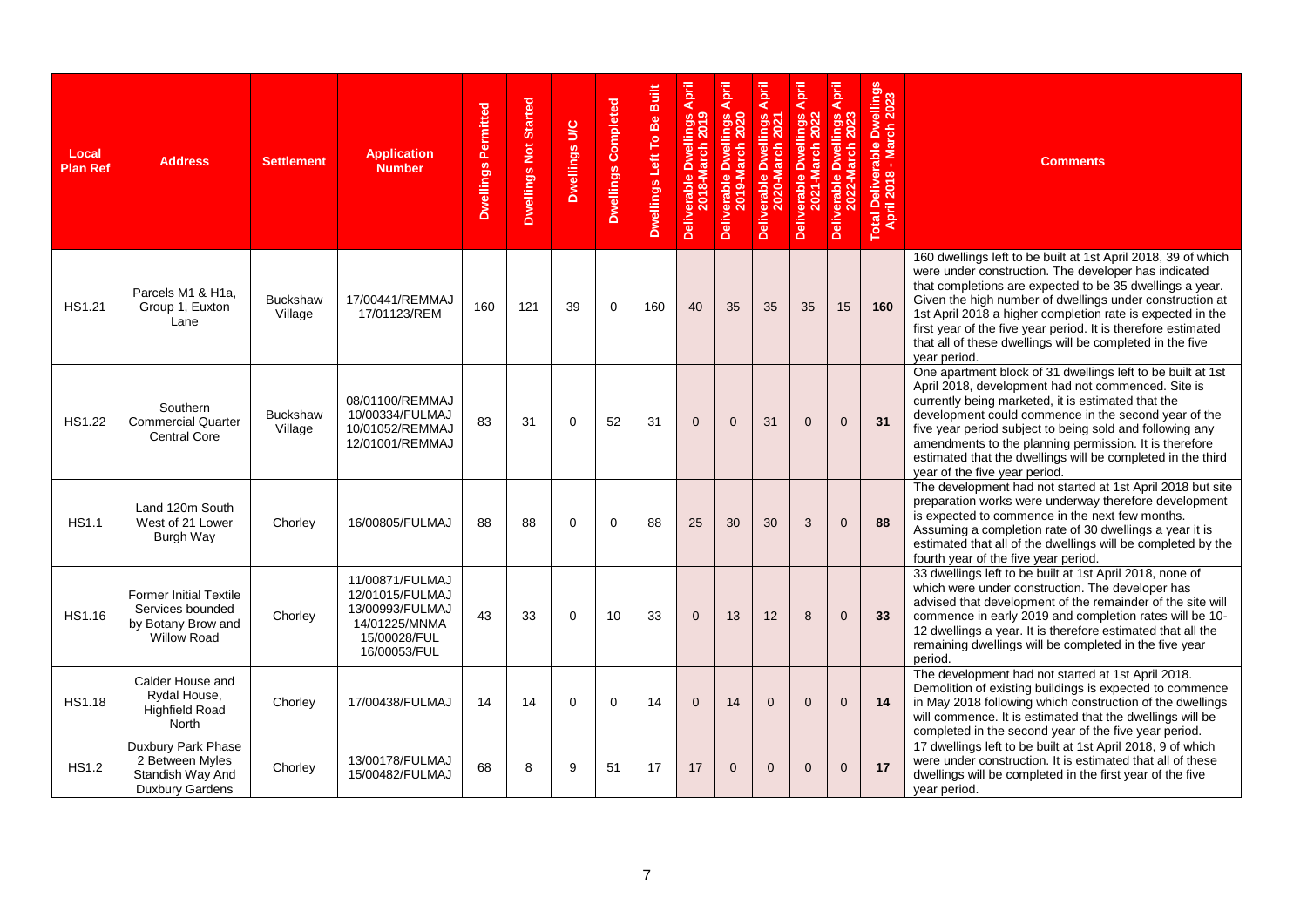| Local<br><b>Plan Ref</b> | <b>Address</b>                                                                                                | <b>Settlement</b>      | <b>Application</b><br><b>Number</b>                                                                                                                                         | Dwellings Permitted | Dwellings Not Started | Dwellings U/C | Dwellings Completed | Built<br>To Be<br>Left"<br><b>Dwellings</b> | Deliverable Dwellings April<br>2018-March 2019 | April<br>Deliverable Dwellings<br>2019-March 2020 | Deliverable Dwellings April<br>2020-March 2021 | Dwellings April<br>larch 2022<br>Deliverable Dwell<br>2021-March | April<br>lings<br>Īev<br>-March<br>ă<br>$\bullet$<br>Deliverable<br>2022- | rellings<br>2023<br>Š<br>동<br>erable<br>8 - Mar<br>eliv<br>201<br>$\Delta$<br>April<br><b>Total</b> | <b>Comments</b>                                                                                                                                                                                                                                                                                                                                                                                                                                                                                                                                                                                                                                                                          |
|--------------------------|---------------------------------------------------------------------------------------------------------------|------------------------|-----------------------------------------------------------------------------------------------------------------------------------------------------------------------------|---------------------|-----------------------|---------------|---------------------|---------------------------------------------|------------------------------------------------|---------------------------------------------------|------------------------------------------------|------------------------------------------------------------------|---------------------------------------------------------------------------|-----------------------------------------------------------------------------------------------------|------------------------------------------------------------------------------------------------------------------------------------------------------------------------------------------------------------------------------------------------------------------------------------------------------------------------------------------------------------------------------------------------------------------------------------------------------------------------------------------------------------------------------------------------------------------------------------------------------------------------------------------------------------------------------------------|
| HS1.20                   | Land East of<br>Ackhurst Lodge,<br>Southport Road                                                             | Chorley                | 16/00857/FULMAJ                                                                                                                                                             | 59                  | 26                    | 13            | 20                  | 39                                          | 35                                             | $\overline{4}$                                    | $\Omega$                                       | $\Omega$                                                         | $\Omega$                                                                  | 39                                                                                                  | 39 dwellings left to be built at 1st April 2018, 13 of which<br>were under construction. It is estimated that all of these<br>dwellings will be completed in the first year of the five<br>year period. The developer has advised that the site will<br>be complete by early to mid 2019.                                                                                                                                                                                                                                                                                                                                                                                                |
| <b>HS1.7</b>             | Talbot Mill, Froom<br><b>Street</b>                                                                           | Chorley                | 07/01426/FULMAJ<br>11/00875/FULMAJ                                                                                                                                          | 149                 | 149                   | $\Omega$      | $\Omega$            | 149                                         | $\mathbf{0}$                                   | $\Omega$                                          | 30                                             | 30                                                               | 30                                                                        | 90                                                                                                  | Land remediation and contamination works started in<br>2015 however construction of the dwellings has not yet<br>commenced. The landowner stated last year that terms<br>had been agreed with a housebuilder and construction of<br>the dwellings was expected to commence in April 2018.<br>An update from the landowner states that discussions<br>with that housebuilder are now on hold but discussions<br>are taking place with a number of other housebuilders<br>and all the dwellings are expected to be completed in the<br>five year period. However, given the delay in bringing the<br>site forward, not all of the dwellings have been included in<br>the five year supply. |
| HS1.30                   | Land north of<br>Swansey Lane and<br>bounded by the<br>Elms, Swansey<br>Lane                                  | Clayton<br>Brook/Green | 14/00199/FULMAJ<br>16/00374/FULMAJ<br>16/01136/FUL                                                                                                                          | 37                  | $\overline{4}$        | 15            | 18                  | 19                                          | 19                                             | $\Omega$                                          | $\Omega$                                       | $\Omega$                                                         | $\Omega$                                                                  | 19                                                                                                  | 19 dwellings left to be built at 1st April 2018, 15 of which<br>were under construction. It is estimated that all of these<br>dwellings will be completed in the first year of the five<br>year period.                                                                                                                                                                                                                                                                                                                                                                                                                                                                                  |
| HS1.31                   | Land South of<br>Cuerden Farm and<br><b>Woodcocks Farm</b><br>and Land North of<br>Caton Drive, Wigan<br>Road | Clayton-le-<br>Woods   | 10/00414/OUTMAJ<br>11/01085/OUTMAJ<br>13/00138/REMMAJ<br>14/00730/REMMAJ<br>16/00202/MNMA                                                                                   | 294                 | $\mathbf 0$           | 12            | 282                 | 12                                          | 12                                             | $\Omega$                                          | $\Omega$                                       | $\mathbf{0}$                                                     | $\overline{0}$                                                            | 12                                                                                                  | 12 dwellings left to be built at 1st April 2018, all of which<br>were under construction. It is estimated that all of these<br>dwellings will be completed in the first year of the five<br>year period.                                                                                                                                                                                                                                                                                                                                                                                                                                                                                 |
| <b>HS1.31</b>            | Land North of<br>Lancaster Lane and<br>bounded by Wigan<br>Road and Shady<br>Lane                             | Clayton-le-<br>Woods   | 12/00941/OUTMAJ<br>13/00803/OUTMAJ<br>13/00822/REMMAJ<br>14/00541/REM<br>14/00867/REM<br>14/01003/REMMAJ<br>15/00664/REMMAJ<br>16/00469/REM<br>17/00190/REM<br>17/00403/REM | 160                 | 28                    | 26            | 106                 | 54                                          | 54                                             | $\mathbf{0}$                                      | $\Omega$                                       | $\mathbf{0}$                                                     | $\overline{0}$                                                            | 54                                                                                                  | 54 dwellings left to be built at 1st April 2018, 26 of which<br>were under construction. 59 dwellings were completed in<br>2017/18 and a high number of dwellings were under<br>construction at 1st April 2018 therefore it is assumed that<br>construction will continue at this rate and it is estimated<br>that all remaining dwellings will be completed in the first<br>year of the five year period.                                                                                                                                                                                                                                                                               |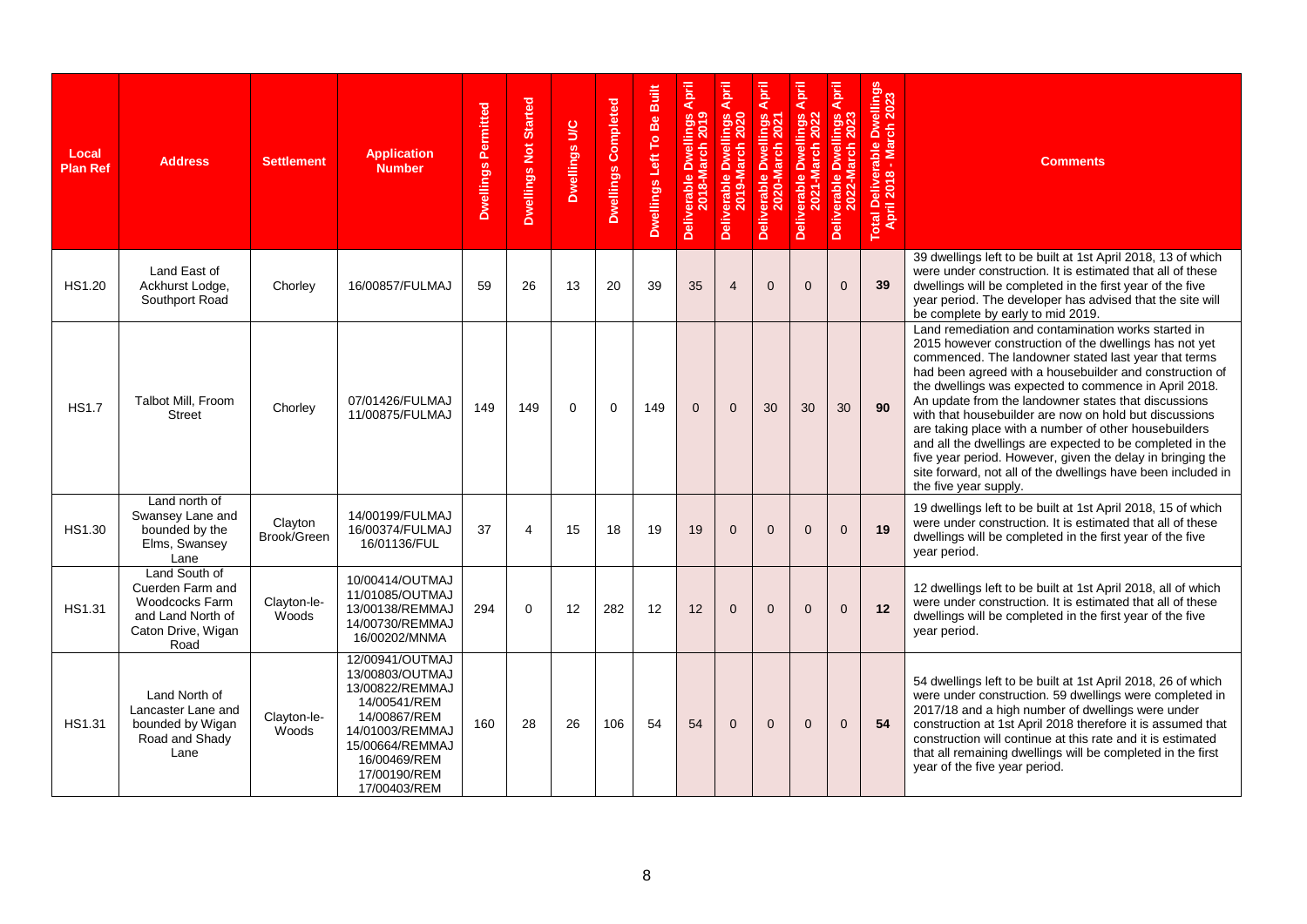| Local<br><b>Plan Ref</b> | <b>Address</b>                                                                               | <b>Settlement</b>    | <b>Application</b><br><b>Number</b>                                             | <b>Dwellings Permitted</b> | <b>Dwellings Not Started</b> | Dwellings U/C  | Dwellings Completed | Built<br>Be<br>Left To<br><b>Dwellings</b> | Dwellings April<br>Iarch 2019<br>Deliverable Dwell<br>2018-March | <b>April</b><br>llings<br>Deliverable Dwelli<br>2019-March 2 | Deliverable Dwellings April<br>2020-March 2021 | Dwellings April<br>Iarch 2022<br>Deliverable Dwell<br>2021-March | April<br>lings<br>-March<br>Dwel<br>$\bullet$<br>Deliverable<br>2022- | Dwellings<br>rch 2023<br>$\frac{2}{9}$<br>Deliverable I<br>ril 2018 - Mar<br>Total De | <b>Comments</b>                                                                                                                                                                                                                                                                                                                                                                                                                                                                                                             |
|--------------------------|----------------------------------------------------------------------------------------------|----------------------|---------------------------------------------------------------------------------|----------------------------|------------------------------|----------------|---------------------|--------------------------------------------|------------------------------------------------------------------|--------------------------------------------------------------|------------------------------------------------|------------------------------------------------------------------|-----------------------------------------------------------------------|---------------------------------------------------------------------------------------|-----------------------------------------------------------------------------------------------------------------------------------------------------------------------------------------------------------------------------------------------------------------------------------------------------------------------------------------------------------------------------------------------------------------------------------------------------------------------------------------------------------------------------|
| HS1.31                   | Land North of<br>Lancaster Lane and<br>bounded by Wigan<br>Road and Shady<br>Lane            | Clayton-le-<br>Woods | 14/00951/OUTMAJ<br>17/00369/REMMAJ                                              | 220                        | 220                          | $\Omega$       | $\Omega$            | 220                                        | 13                                                               | 36                                                           | 36                                             | 36                                                               | 36                                                                    | 157                                                                                   | Site works were underway at 1st April 2018 but<br>construction of the dwellings had not commenced. The<br>developer has advised that 4 dwellings will be completed<br>by December 2018 then completion rates will be 36<br>dwellings a year. This results in 157 dwellings being built<br>in the five year period.                                                                                                                                                                                                          |
| HS1.49                   | Land adjacent 75<br>Towngate                                                                 | Eccleston            | 15/01246/FUL<br>16/01191/FUL                                                    | $\overline{7}$             | $\mathbf 0$                  | 6              | $\mathbf{1}$        | 6                                          | 6                                                                | $\mathbf{0}$                                                 | $\mathbf{0}$                                   | $\mathbf{0}$                                                     | $\overline{0}$                                                        | 6                                                                                     | 6 dwellings left to be built at 1st April 2018, all of which<br>were under construction. It is estimated that all of these<br>dwellings will be completed in the first year of the five<br>year period.                                                                                                                                                                                                                                                                                                                     |
| HS1.39                   | Land surrounding 89<br>Euxton Lane                                                           | Euxton               | 16/00380/OUTMAJ<br>17/00356/REMMAJ                                              | 140                        | 126                          | 14             | $\Omega$            | 140                                        | 58                                                               | 47                                                           | 35                                             | $\Omega$                                                         | $\Omega$                                                              | 140                                                                                   | 140 dwellings left to be built at 1st April 2018, 14 of which<br>were under construction. Construction of the dwellings<br>commenced in January 2018 and the developer has<br>indicated that all dwellings are expected to be completed<br>by the end of 2020. This equates to a completion rate of<br>47 dwellings a year. Completions are predicted to be<br>higher in the first year of the five year period due to the<br>number of dwellings that were under construction and<br>nearing completion at 1st April 2018. |
| <b>HS1.41</b>            | 37 - 41 Wigan Road                                                                           | Euxton               | 07/00974/OUT<br>08/01052/OUTMAJ<br>10/00573/FUL<br>10/00398/REM<br>11/00874/FUL | 12                         | $\mathbf 0$                  | 3              | 9                   | 3                                          | 3                                                                | $\overline{0}$                                               | $\Omega$                                       | $\Omega$                                                         | $\overline{0}$                                                        | $\overline{\mathbf{3}}$                                                               | 3 dwellings left to be built at 1st April 2018, all of which<br>were under construction. It is estimated that all of these<br>dwellings will be completed in the first year of the five<br>year period.                                                                                                                                                                                                                                                                                                                     |
| <b>HS1.43A</b>           | Land bounded by<br>Town Lane (to the<br>North) and Lucas<br>Lane (to the East),<br>Town Lane | Whittle-le-<br>Woods | 11/00992/OUTMAJ<br>12/01244/REMMAJ<br>14/00563/REMMAJ<br>15/00520/REM           | 122                        | 0                            | $\overline{2}$ | 120                 | 2                                          | 2                                                                | $\Omega$                                                     | $\overline{0}$                                 | $\Omega$                                                         | $\mathbf{0}$                                                          | $\overline{2}$                                                                        | 2 dwellings left to be built at 1st April 2018, all of which<br>were under construction. It is estimated that all of these<br>dwellings will be completed in the first year of the five<br>year period.                                                                                                                                                                                                                                                                                                                     |
| <b>HS1.43C</b>           | Land west of<br>Leatherlands Farm,<br>Moss Lane                                              | Whittle-le-<br>Woods | 14/00900/OUTMAJ<br>16/00247/FULMAJ                                              | 34                         | 34                           | $\Omega$       | $\Omega$            | 34                                         | 16                                                               | 18                                                           | $\overline{0}$                                 | $\Omega$                                                         | $\Omega$                                                              | 34                                                                                    | The development had not started at 1st April 2018. The<br>developer has advised that the development is expected<br>to commence in July 2018 and be completed by<br>December 2019.                                                                                                                                                                                                                                                                                                                                          |
| <b>HS1.43C</b>           | Leatherlands Farm,<br>Moss Lane                                                              | Whittle-le-<br>Woods | 16/00509/FULMAJ                                                                 | 45                         | 17                           | 26             | $\overline{c}$      | 43                                         | 43                                                               | $\Omega$                                                     | $\overline{0}$                                 | $\mathbf{0}$                                                     | $\Omega$                                                              | 43                                                                                    | 43 dwellings left to be built at 1st April 2018, 26 of which<br>were under construction. The developer has indicated<br>that all of these dwellings will be completed by early 2019.                                                                                                                                                                                                                                                                                                                                        |
| HS1.53                   | JF Electrical, Little<br>Quarry, Hill Top<br>Lane                                            | Whittle-le-<br>Woods | 12/01134/OUTMAJ                                                                 | 85                         | 85                           | $\Omega$       | $\Omega$            | 85                                         | $\overline{0}$                                                   | $\Omega$                                                     | $\overline{0}$                                 | $\Omega$                                                         | $\Omega$                                                              | $\mathbf{0}$                                                                          | A reserved matters planning application is currently under<br>consideration. However there is uncertainty about the<br>deliverability of this site due to issues relating to filling<br>works. It has therefore not been included in the five year<br>supply.                                                                                                                                                                                                                                                               |
|                          |                                                                                              | <b>TOTAL</b>         |                                                                                 | 2360                       | 1232                         | 236            | 892                 | 1468                                       | 463                                                              | 287                                                          | 269                                            | 152                                                              | 90                                                                    | 1261                                                                                  |                                                                                                                                                                                                                                                                                                                                                                                                                                                                                                                             |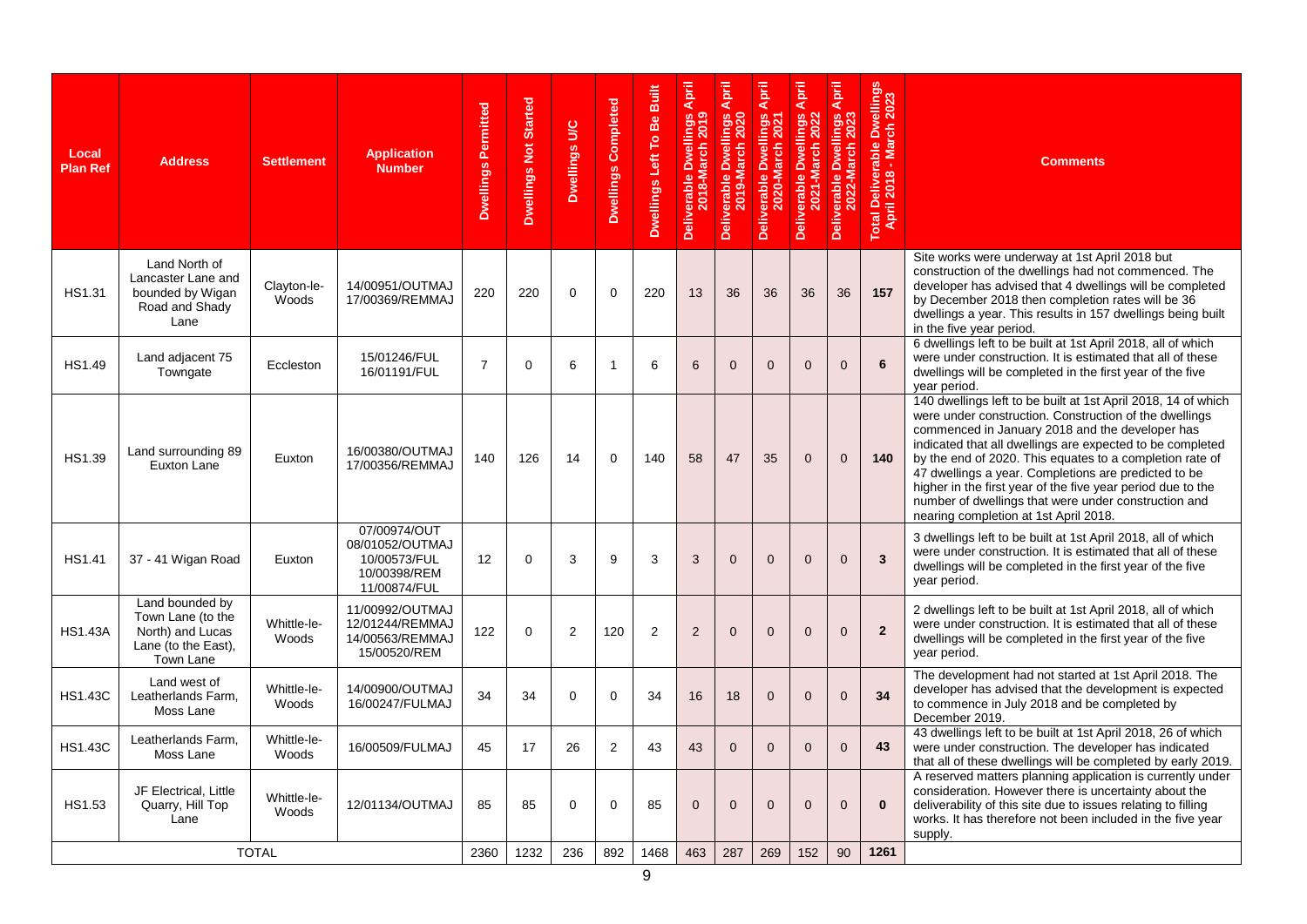## **APPENDIX 2**

# **Chorley Five Year Supply April 2018 – March 2023: Allocated Sites without Planning Permission**

| Local<br><b>Plan Ref</b> | <b>Address</b>                                             | <b>Settlement</b>           | <b>Number of Dwellings</b><br><b>Allocated</b> | Deliverable Dwellings April<br>ၜ<br>2018-March 201 | April<br>Deliverable Dwellings<br>2019-March 2020 | April<br>Deliverable Dwellings<br>2020-March 2021 | Deliverable Dwellings April<br>2021-March 2022 | April<br><b>Dwellings</b><br>2022-March 2023<br><b>Deliverable</b> | Total Deliverable Dwellings<br>April 2018 - March 2023<br>April 2018 | <b>Comments</b>                                                                                                                                                                                                                                                                                                                                                                                                                                                                                                                                                                                                                                                                                                                                                                                                                                                                                                                                                                                                              |
|--------------------------|------------------------------------------------------------|-----------------------------|------------------------------------------------|----------------------------------------------------|---------------------------------------------------|---------------------------------------------------|------------------------------------------------|--------------------------------------------------------------------|----------------------------------------------------------------------|------------------------------------------------------------------------------------------------------------------------------------------------------------------------------------------------------------------------------------------------------------------------------------------------------------------------------------------------------------------------------------------------------------------------------------------------------------------------------------------------------------------------------------------------------------------------------------------------------------------------------------------------------------------------------------------------------------------------------------------------------------------------------------------------------------------------------------------------------------------------------------------------------------------------------------------------------------------------------------------------------------------------------|
| HS1.26                   | Fairport, Market<br>Place                                  | Adlington                   | 31                                             | $\mathbf{0}$                                       | $\mathbf{0}$                                      | $\Omega$                                          | $\mathbf{0}$                                   | $\overline{0}$                                                     | $\mathbf{0}$                                                         | No evidence that the site will come forward in the<br>five year period.                                                                                                                                                                                                                                                                                                                                                                                                                                                                                                                                                                                                                                                                                                                                                                                                                                                                                                                                                      |
| <b>HS1.1</b>             | Eaves Green, off<br>Lower Burgh<br>Way (remaining<br>land) | Chorley                     | 232                                            | $\mathbf 0$                                        | $\mathbf 0$                                       | $\mathbf{0}$                                      | $\mathbf{0}$                                   | 0                                                                  | $\bf{0}$                                                             | The site is allocated for 419 dwellings but 99 have<br>been built on part of the site and another part of<br>the site has full planning permission for 88<br>dwellings. This leaves 232 dwellings. A full<br>planning application is currently under<br>consideration for 201 dwellings on part of the site<br>however this application was submitted in 2016<br>and has not been progressed by the developer.<br>There is therefore no evidence that the remainder<br>of the site will come forward in the five year<br>period.                                                                                                                                                                                                                                                                                                                                                                                                                                                                                             |
| <b>HS1.5</b>             | <b>Cowling Farm</b>                                        | Chorley                     | 158                                            | $\mathbf{0}$                                       | $\mathbf 0$                                       | 10                                                | 40                                             | 40                                                                 | 90                                                                   | A land exchange has taken place between the<br>Council and Homes England, with Homes England<br>now owning the residential part of the allocation.<br>They have indicated the following timescales:<br>submission of outline planning application in<br>November 2018, disposal of site to a developer by<br>September 2019, submission and approval of<br>reserved matters planning application by mid 2020<br>and a start on site by the end of 2020. They<br>indicate that the build out rate is likely to be 40<br>dwellings per annum.                                                                                                                                                                                                                                                                                                                                                                                                                                                                                  |
| HS1.8                    | Botany<br>Bay/Great<br>Knowley                             | Chorley                     | 200                                            | $\mathbf{0}$                                       | $\mathbf 0$                                       | $\overline{0}$                                    | 0                                              | 0                                                                  | $\bf{0}$                                                             | Two outline planning applications are currently<br>under consideration on the site which include the<br>development of 288 dwellings in total. However,<br>as these applications have not yet been approved<br>there is no evidence that the site will come forward<br>in the five year period.                                                                                                                                                                                                                                                                                                                                                                                                                                                                                                                                                                                                                                                                                                                              |
| HS1.17                   | Cabbage Hall<br>Fields                                     | Chorley                     | 11                                             | $\mathbf{0}$                                       | $\mathbf 0$                                       | $\mathbf{0}$                                      | $\mathbf{0}$                                   | 0                                                                  | $\bf{0}$                                                             | No evidence that the site will come forward in the<br>five year period.                                                                                                                                                                                                                                                                                                                                                                                                                                                                                                                                                                                                                                                                                                                                                                                                                                                                                                                                                      |
| HS1.19                   | Land adjacent to<br>Northgate                              | Chorley                     | 21                                             | $\overline{0}$                                     | $\mathbf 0$                                       | $\mathbf{0}$                                      | $\mathbf{0}$                                   | 0                                                                  | $\bf{0}$                                                             | No evidence that the site will come forward in the<br>five year period.                                                                                                                                                                                                                                                                                                                                                                                                                                                                                                                                                                                                                                                                                                                                                                                                                                                                                                                                                      |
| HS1.29                   | Westwood Road                                              | Clayton<br>Brook/<br>Green  | 23                                             | $\Omega$                                           | $\Omega$                                          | $\Omega$                                          | $\Omega$                                       | $\Omega$                                                           | $\bf{0}$                                                             | No evidence that the site will come forward in the<br>five year period.                                                                                                                                                                                                                                                                                                                                                                                                                                                                                                                                                                                                                                                                                                                                                                                                                                                                                                                                                      |
| HS1.31                   | Land to the East<br>of Wigan Road                          | Clayton-le-<br><b>Woods</b> | 25                                             | 20                                                 | 9                                                 | $\Omega$                                          | $\mathbf{0}$                                   | $\mathbf{0}$                                                       | 29                                                                   | The site is a mixed housing/employment<br>allocation. 37.14ha/699 dwellings are allocated for<br>housing. 674 dwellings have planning permission<br>on 28.93ha of land. This leaves 8.21ha/25<br>dwellings left to be built however the dwellings are<br>being built at a higher density than estimated on<br>the parcels with planning permission therefore the<br>number of dwellings on this site will exceed 699. A<br>planning application is currently under<br>consideration for 29 dwellings on 1.26ha of the<br>remaining land. This application is expected to be<br>approved and commence by mid 2018 given that it<br>is a continuation of the adjacent parcel being built<br>by the same developer which is nearing<br>completion. Assuming a completion rate of 30<br>dwellings a year the site would be complete by the<br>second year of the five year period. This leaves<br>6.95ha for further housing however there is no<br>evidence that any of this land will come forward in<br>the five year period. |
| HS1.34                   | <b>Regent Street</b>                                       | Coppull                     | 22                                             | $\mathbf{0}$                                       | $\mathbf 0$                                       | $\mathbf{0}$                                      | $\mathbf{0}$                                   | 0                                                                  | $\bf{0}$                                                             | No evidence that the site will come forward in the<br>five year period.                                                                                                                                                                                                                                                                                                                                                                                                                                                                                                                                                                                                                                                                                                                                                                                                                                                                                                                                                      |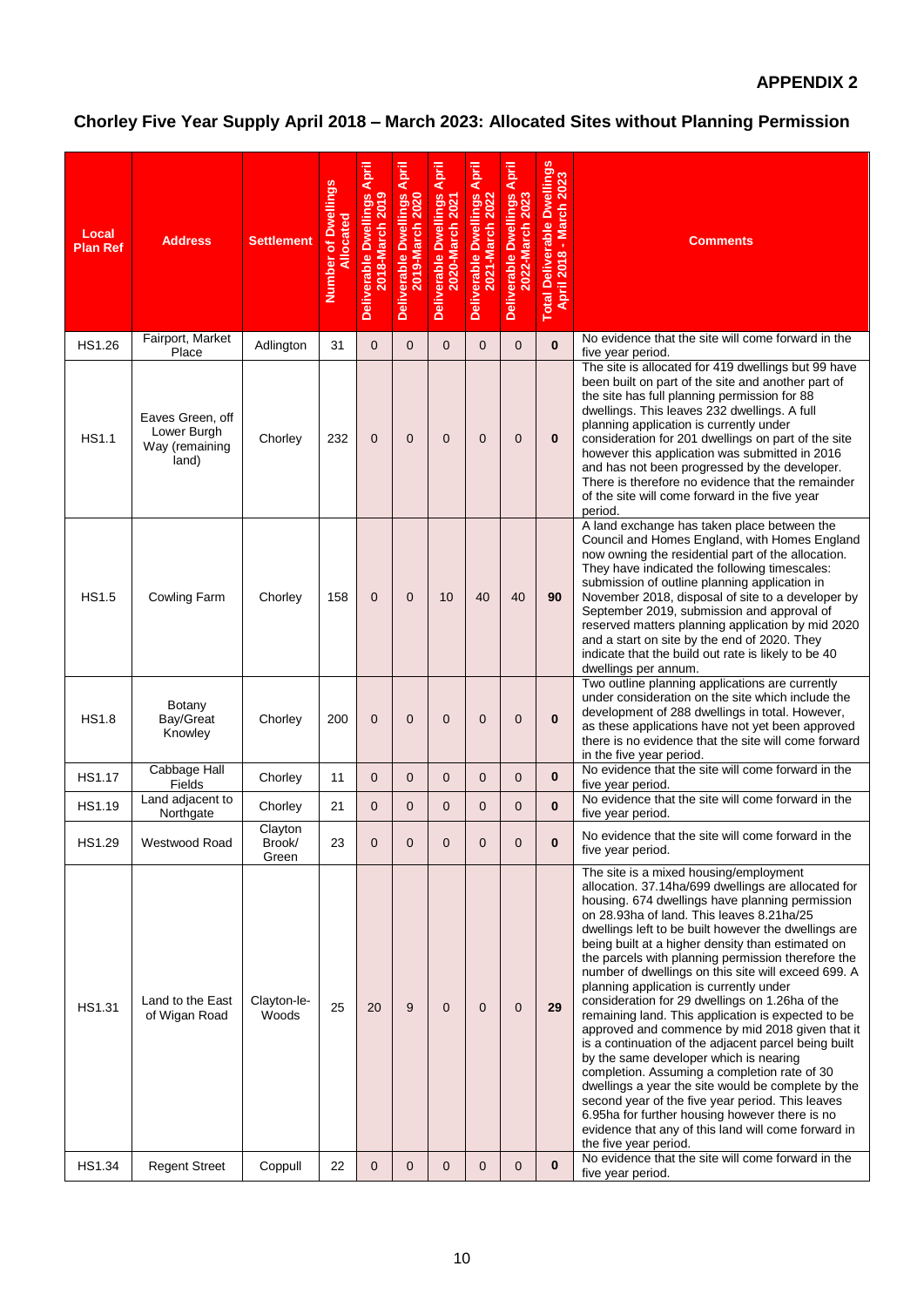| Local<br><b>Plan Ref</b> | <b>Address</b>                                                | <b>Settlement</b>    | Number of Dwellings<br><u>Allocated</u> | Deliverable Dwellings April<br>2018-March 2019 | April<br>Deliverable Dwellings<br>2019-March 2020 | April<br>Deliverable Dwellings<br>2020-March 2021 | Deliverable Dwellings April<br>2021-March 2022 | April<br><b>Dwellings</b><br>Deliverable Dwellings<br>2022-March 2023 | <b>Dwellings</b><br>- March 2023<br><b>Total Deliverable</b><br>$\infty$<br>April 201 | <b>Comments</b>                                                                                                                                                                                                                                                                                                                                                                             |
|--------------------------|---------------------------------------------------------------|----------------------|-----------------------------------------|------------------------------------------------|---------------------------------------------------|---------------------------------------------------|------------------------------------------------|-----------------------------------------------------------------------|---------------------------------------------------------------------------------------|---------------------------------------------------------------------------------------------------------------------------------------------------------------------------------------------------------------------------------------------------------------------------------------------------------------------------------------------------------------------------------------------|
| HS1.36                   | Coppull<br>Enterprise<br>Centre, Mill<br>Lane                 | Coppull              | 49                                      | 12                                             | 23                                                | 23                                                | 17                                             | $\mathbf 0$                                                           | 75                                                                                    | A full planning application for the development of<br>75 dwellings on the site has been approved<br>subject to a legal agreement. The legal agreement<br>is currently being finalised. The developer has<br>advised that construction of the dwellings is<br>expected to commence in September 2018<br>following highways works and the development<br>will be complete by the end of 2021. |
| <b>HS1.38</b>            | Mountain Road                                                 | Coppull              | 22                                      | $\mathbf{0}$                                   | $\overline{0}$                                    | $\overline{0}$                                    | $\mathbf{0}$                                   | $\overline{0}$                                                        | $\mathbf{0}$                                                                          | No evidence that the site will come forward in the<br>five year period.                                                                                                                                                                                                                                                                                                                     |
| HS1.40                   | Land at end of<br>Dunrobin Drive                              | Euxton               | 36                                      | $\Omega$                                       | $\overline{0}$                                    | 36                                                | $\Omega$                                       | $\overline{0}$                                                        | 36                                                                                    | A full planning application is currently under<br>consideration for the development of 37 dwellings<br>on the site. However it appears that the developer<br>who submitted the application is no longer<br>bringing the site forward. Discussions are taking<br>place with another developer therefore it is likely<br>that the site will come forward in the five year<br>period.          |
| <b>HS1.42</b>            | Land at<br>Greenside                                          | Euxton               | 17                                      | $\Omega$                                       | $\Omega$                                          | $\Omega$                                          | $\Omega$                                       | $\Omega$                                                              | $\bf{0}$                                                                              | No evidence that the site will come forward in the<br>five year period.                                                                                                                                                                                                                                                                                                                     |
| <b>HS1.43B</b>           | Land East of<br>Lucas Lane                                    | Whittle-le-<br>Woods | 107                                     | $\overline{0}$                                 | $\overline{0}$                                    | $\overline{0}$                                    | $\overline{0}$                                 | $\overline{0}$                                                        | $\bf{0}$                                                                              | No evidence that the site will come forward in the<br>five year period. A planning application was<br>submitted in 2013 but there are issues with<br>viability.                                                                                                                                                                                                                             |
| <b>HS1.46</b>            | Land at<br><b>Drinkwater</b><br>Farm, Windsor<br><b>Drive</b> | <b>Brinscall</b>     | 10                                      | $\overline{0}$                                 | $\overline{0}$                                    | $\overline{0}$                                    | $\Omega$                                       | $\overline{0}$                                                        | $\bf{0}$                                                                              | No evidence that the site will come forward in the<br>five year period.                                                                                                                                                                                                                                                                                                                     |
| HS1.52                   | Pole Green<br><b>Nurseries</b>                                | Charnock<br>Richard  | 29                                      | $\Omega$                                       | $\Omega$                                          | $\Omega$                                          | $\Omega$                                       | $\overline{0}$                                                        | $\bf{0}$                                                                              | No evidence that the site will come forward in the<br>five year period. A previous planning application<br>on the site expired in 2014.                                                                                                                                                                                                                                                     |
|                          | <b>TOTAL</b>                                                  |                      | 993                                     | 32                                             | 32                                                | 69                                                | 57                                             | 40                                                                    | 230                                                                                   |                                                                                                                                                                                                                                                                                                                                                                                             |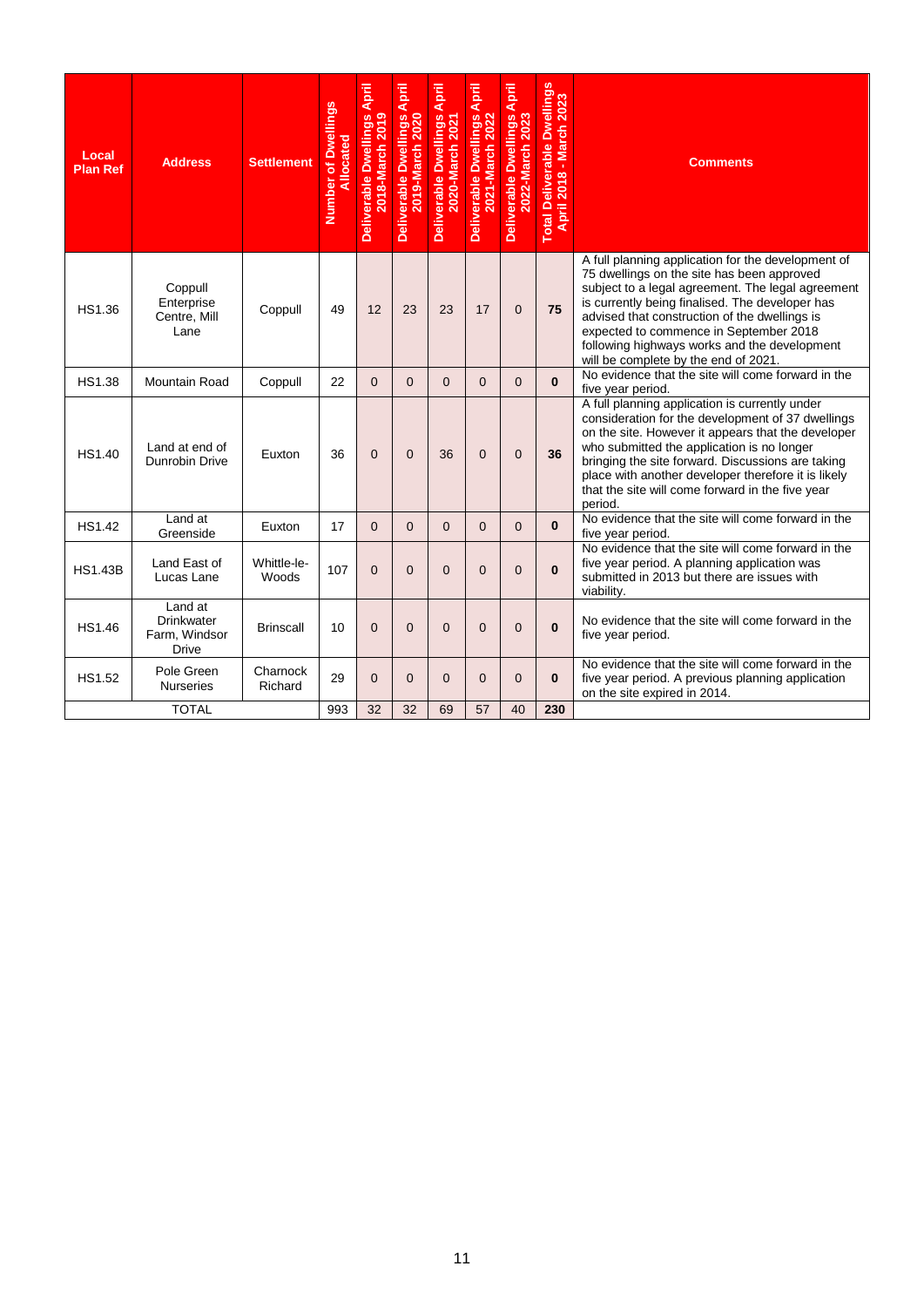## **Chorley Five Year Supply April 2018 – March 2023: Windfall Sites**

## Sites of 10 or more dwellings with planning permission

| <b>Site Ref</b> | <b>Address</b>                                        | <b>Settlement</b> | <b>Application</b><br><b>Number</b>                   | <b>Dwellings Permitted</b> | <b>Dwellings Not Started</b> | Dwellings U/C | <b>Dwellings Completed</b> | Built<br>Dwellings Left To Be | April<br>Deliverable Dwellings<br>2018-March 2019 | Deliverable Dwellings April<br>2019-March 2020 | April<br>Deliverable Dwellings<br>2020-March 2021 | April<br>Dwellings<br>larch 2022<br>Deliverable<br>2021 | erable Dwellings April<br>2022-March 2023<br><b>Deliverable</b> | Total Deliverable Dwellings<br>April 2018 - March 2023 | <b>Comments</b>                                                                                                                                                                                                                                                                                                      |
|-----------------|-------------------------------------------------------|-------------------|-------------------------------------------------------|----------------------------|------------------------------|---------------|----------------------------|-------------------------------|---------------------------------------------------|------------------------------------------------|---------------------------------------------------|---------------------------------------------------------|-----------------------------------------------------------------|--------------------------------------------------------|----------------------------------------------------------------------------------------------------------------------------------------------------------------------------------------------------------------------------------------------------------------------------------------------------------------------|
| 2642            | White Bear Marina,<br>Park Road                       | Adlington         | 10/00812/FULMAJ                                       | 48                         | 19                           | $\Omega$      | 29                         | 19                            | $\mathbf{0}$                                      | $\overline{0}$                                 | $\overline{0}$                                    | $\overline{0}$                                          | $\mathbf{0}$                                                    |                                                        | This permission relates to the change of use of 48 leisure<br>moorings to residential moorings. 29 moorings had become<br>residential by 1st April 2018. There is uncertainty over the<br>deliverability of the remaining moorings therefore they have not<br>been included in the five year supply.                 |
| 2502            | Hospital Car Park,<br>Preston Road                    | Chorley           | 09/00033/OUTMAJ<br>13/00076/OUTMAJ<br>16/00236/OUTMAJ | 28                         | 28                           | $\Omega$      | $\mathbf 0$                | 28                            | $\mathbf{0}$                                      | $\mathbf{0}$                                   | $\mathbf 0$                                       | $\overline{0}$                                          | $\mathbf{0}$                                                    | $\mathbf{0}$                                           | The site has outline planning permission for 28 dwellings. It also<br>has temporary planning permission for use as a hospital car park<br>until July 2019 therefore redevelopment of the site is unlikely until<br>after this date. There is no evidence that the site will come<br>forward in the five year period. |
| 2613            | The Eagle and Child<br>Hotel, 20 Pall Mall            | Chorley           | 08/00111/FULMAJ<br>14/01079/FULMAJ<br>15/00369/FULMAJ | 14                         | $\Omega$                     | 14            | $\mathbf 0$                | 14                            | 14                                                | $\mathbf{0}$                                   | $\Omega$                                          | $\Omega$                                                | $\Omega$                                                        | 14                                                     | The development had not started at 1st April 2018. The developer<br>has advised that the development is about to commence and be<br>completed by February 2019.                                                                                                                                                      |
| 3125            | Land 200m North of<br>Derian House,<br>Euxton Lane    | Chorley           | 15/00224/OUTMAJ                                       | 125                        | 125                          | $\mathbf 0$   | $\mathbf 0$                | 125                           | $\mathbf{0}$                                      | $\mathbf 0$                                    | $\mathbf 0$                                       | $\mathbf 0$                                             | $\mathbf{0}$                                                    | $\mathbf{0}$                                           | The site has outline planning permission for 125 dwellings. There<br>is no evidence that the site will come forward in the five year<br>period.                                                                                                                                                                      |
| 3139            | Brock Mill, Brock<br>Road                             | Chorley           | 15/00686/FULMAJ                                       | 12                         | $\mathbf 0$                  | 12            | $\mathbf 0$                | 12                            | 12                                                | $\mathbf{0}$                                   | $\mathbf 0$                                       | $\mathbf 0$                                             | $\mathbf 0$                                                     | 12                                                     | 12 dwellings left to be built at 1st April 2018, all of which were<br>under construction. It is estimated that all of these dwellings will<br>be completed in the first year of the five year period.                                                                                                                |
| 3169            | Bonny Greenhalgh<br>& Co, Back Ashby<br><b>Street</b> | Chorley           | 16/00116/OUTMAJ                                       | 12                         | 12                           | $\mathbf 0$   | $\mathbf 0$                | 12                            | $\overline{0}$                                    | $\mathbf{0}$                                   | $\mathbf{0}$                                      | $\mathbf{0}$                                            | $\Omega$                                                        | $\Omega$                                               | The site has outline planning permission for 12 dwellings. There is<br>no evidence that the site will come forward in the five year period.                                                                                                                                                                          |
| 3184            | Lingmell House,<br>Water Street                       | Chorley           | 16/00678/P3PAJ<br>16/00754/FUL                        | 33                         | 33                           | $\mathbf 0$   | 0                          | 33                            | $\overline{0}$                                    | $\overline{0}$                                 | 33                                                | $\mathbf{0}$                                            | $\overline{0}$                                                  | 33                                                     | The development had not started at 1st April 2018. It is estimated<br>that all of these dwellings will be completed in the middle of the<br>five year period.                                                                                                                                                        |
| 3300            | St George's House,<br>St George's Street              | Chorley           | 17/00276/P3PAJ<br>17/00270/FUL<br>17/00467/FUL        | 12                         | 12                           | $\mathbf 0$   | $\mathbf 0$                | 12                            | $\overline{0}$                                    | $\overline{0}$                                 | 12                                                | $\mathbf{0}$                                            | $\overline{0}$                                                  | 12                                                     | The development had not started at 1st April 2018. It is estimated<br>that all of these dwellings will be completed in the middle of the<br>five year period.                                                                                                                                                        |
| 3304            | St James Bowling<br>Club, Eaves Lane                  | Chorley           | 17/00044/FULMAJ                                       | 12                         | $\mathbf 0$                  | 12            | 0                          | 12                            | 12                                                | $\mathbf{0}$                                   | $\mathbf{0}$                                      | $\mathbf{0}$                                            | $\mathbf{0}$                                                    | 12                                                     | 12 dwellings left to be built at 1st April 2018, all of which were<br>under construction. It is estimated that all of these dwellings will<br>be completed in the first year of the five year period.                                                                                                                |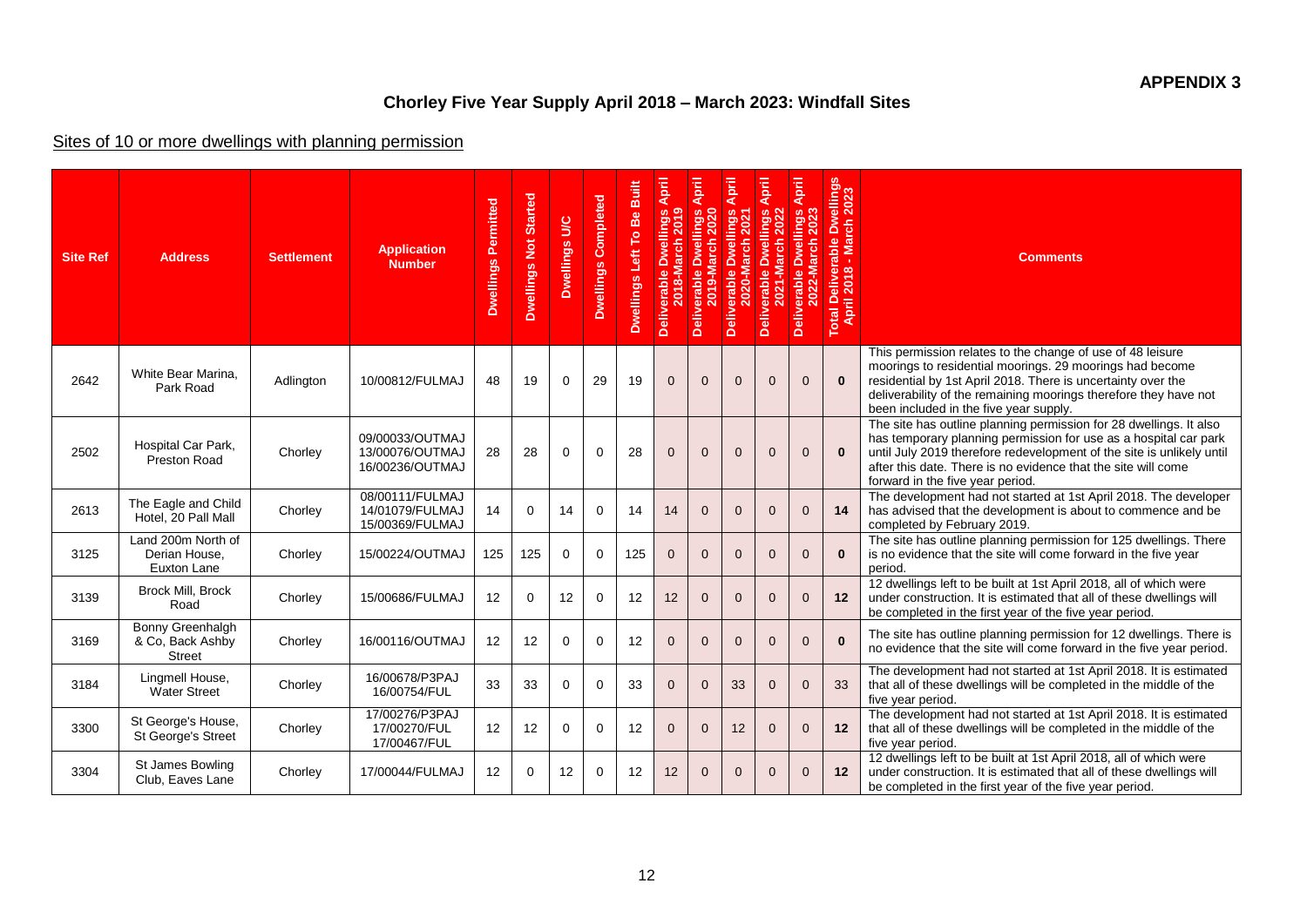| <b>Site Ref</b> | <b>Address</b>                                                                                                      | <b>Settlement</b>      | <b>Application</b><br><b>Number</b>                                                             | <b>Dwellings Permitted</b> | Dwellings Not Started | Dwellings U/C | <b>Dwellings Completed</b> | Dwellings Left To Be Built | <b>April</b><br>lings<br>ble Dwelli<br>8-March :<br>Deliverable<br>2018- | April<br>Dwellings<br>March 2020<br>Deliverable Dwelli<br>2019-March 2 | Deliverable Dwellings April<br>2020-March 2021 | April<br>lings<br>larch<br>Deliverable Dwel<br>2021-March | April<br>ings<br>່ສ<br>larch<br>g<br>ó<br>Deliverable D<br>2022-Ma | Total Deliverable Dwellings<br>April 2018 - March 2023 | <b>Comments</b>                                                                                                                                                                                                                                                                                                                                                                                                                                                                          |
|-----------------|---------------------------------------------------------------------------------------------------------------------|------------------------|-------------------------------------------------------------------------------------------------|----------------------------|-----------------------|---------------|----------------------------|----------------------------|--------------------------------------------------------------------------|------------------------------------------------------------------------|------------------------------------------------|-----------------------------------------------------------|--------------------------------------------------------------------|--------------------------------------------------------|------------------------------------------------------------------------------------------------------------------------------------------------------------------------------------------------------------------------------------------------------------------------------------------------------------------------------------------------------------------------------------------------------------------------------------------------------------------------------------------|
| 3341            | Chorley and South<br><b>Ribble District</b><br><b>Purchasing Team</b><br>Government Offices.<br><b>Peter Street</b> | Chorley                | 17/00929/P3PAJ                                                                                  | 14                         | 14                    | $\mathbf 0$   | $\Omega$                   | 14                         | $\Omega$                                                                 | 14                                                                     | $\mathbf{0}$                                   | $\overline{0}$                                            | $\mathbf{0}$                                                       | 14                                                     | The development had not started at 1st April 2018. It is estimated<br>that all of these dwellings will be completed in the second year of<br>the five year period.                                                                                                                                                                                                                                                                                                                       |
| 3347            | 208 Stump Lane                                                                                                      | Chorley                | 17/00616/FULMAJ                                                                                 | 10                         | 10                    | $\Omega$      | $\Omega$                   | 10                         | 10                                                                       | $\mathbf{0}$                                                           | $\overline{0}$                                 | $\mathbf{0}$                                              | $\mathbf{0}$                                                       | 10                                                     | The development had not started at 1st April 2018, but site<br>clearance was underway. It is estimated that all of these dwellings<br>will be completed in the first year of the five year period.                                                                                                                                                                                                                                                                                       |
| 3348            | 5-9 Queens Road                                                                                                     | Chorley                | 17/00490/FULMAJ                                                                                 | 18                         | 18                    | $\mathbf 0$   | $\mathbf 0$                | 18                         | $\overline{0}$                                                           | 18                                                                     | $\mathbf{0}$                                   | $\mathbf{0}$                                              | $\mathbf{0}$                                                       | 18                                                     | The development had not started at 1st April 2018. The developer<br>has advised that the development will commence by the end of<br>2018 and be complete by the end of 2019.                                                                                                                                                                                                                                                                                                             |
| 3354            | Land adjacent to 13<br>and 15 Halliwell<br><b>Street</b>                                                            | Chorley                | 17/00962/FULMAJ                                                                                 | 10                         | 10                    | $\mathbf 0$   | $\mathbf 0$                | 10                         | $\Omega$                                                                 | $\mathbf{0}$                                                           | 10                                             | $\overline{0}$                                            | $\mathbf{0}$                                                       | 10                                                     | The development had not started at 1st April 2018. It is estimated<br>that all of these dwellings will be completed in the second year of<br>the five year period.                                                                                                                                                                                                                                                                                                                       |
| 3320            | St Bede's Parish<br>Hall, Brownley<br><b>Street</b>                                                                 | Clayton<br>Brook/Green | 17/00016/FULMAJ                                                                                 | 13                         | 4                     | 9             | $\mathbf 0$                | 13                         | 13                                                                       | $\mathbf{0}$                                                           | $\mathbf{0}$                                   | $\mathbf{0}$                                              | $\mathbf{0}$                                                       | 13                                                     | 13 dwellings left to be built at 1st April 2018, 9 of which were<br>under construction. It is estimated that all of these dwellings will<br>be completed in the first year of the five year period.                                                                                                                                                                                                                                                                                      |
| 1606            | <b>Bank Hall Coach</b><br>House and barn.<br>Liverpool Road                                                         | <b>Other Rural</b>     | 98/00118/COU<br>02/00589/FUL                                                                    | 11                         | $\overline{2}$        | $\mathbf 0$   | 9                          | $\overline{2}$             | $\Omega$                                                                 | $\mathbf{0}$                                                           | $\mathbf{0}$                                   | $\Omega$                                                  | $\mathbf{0}$                                                       | $\mathbf{0}$                                           | There are 2 dwellings left to be built on the site (conversion of<br>coach house), the remaining dwellings were all completed by 31st<br>March 2004. It is unlikely that these dwellings will be completed in<br>the five year period.                                                                                                                                                                                                                                                   |
| 2933            | Bank Hall, Bank Hall<br><b>Drive</b>                                                                                | <b>Other Rural</b>     | 09/01021/FULMAJ                                                                                 | 35                         | 23                    | 12            | 0                          | 35                         | $\Omega$                                                                 | 12                                                                     | 23                                             | $\mathbf{0}$                                              | $\Omega$                                                           | 35                                                     | 35 dwellings left to be built at 1st April 2018, 12 of which were<br>under construction which relate to the conversion of the hall to 12<br>dwellings. It is estimated that these dwellings will be completed in<br>the second year of the five year period. The remaining 23 are new<br>build dwellings in the grounds of the hall. It is estimated that these<br>dwellings will be completed in the third year of the five year period<br>following completion of the hall conversion. |
| 2619            | Dog And Partridge,<br>30 Chorley Lane                                                                               | <b>Other Rural</b>     | 10/00359/FULMAJ                                                                                 | 28                         | -1                    | $\Omega$      | 27                         | -1                         | $\Omega$                                                                 | $\overline{0}$                                                         | $\Omega$                                       | $\overline{0}$                                            | $\mathbf{0}$                                                       | $\bf{0}$                                               | There is 1 dwelling left to be built on the site, the remaining<br>dwellings were all completed by 31st March 2012. It is unlikely<br>that this dwelling will dwelling will be completed as the plot<br>provides access to the adjacent housing allocation (HS1.52 - Pole<br>Green Nurseries) which may come forward in the future.                                                                                                                                                      |
| 2850            | 127A Station Road                                                                                                   | <b>Other Rural</b>     | 12/00942/FUL<br>14/00315/FUL<br>15/00953/FULMAJ<br>15/01040/OUT<br>16/01032/REM<br>16/00292/FUL | 11                         | 4                     | 3             | $\overline{4}$             | $\overline{7}$             | $\overline{7}$                                                           | $\overline{0}$                                                         | $\Omega$                                       | $\overline{0}$                                            | $\mathbf{0}$                                                       | $\overline{7}$                                         | 7 dwellings left to be built at 1st April 2018, 3 of which were under<br>construction. It is estimated that all of these dwellings will be<br>completed in the first year of the five year period.                                                                                                                                                                                                                                                                                       |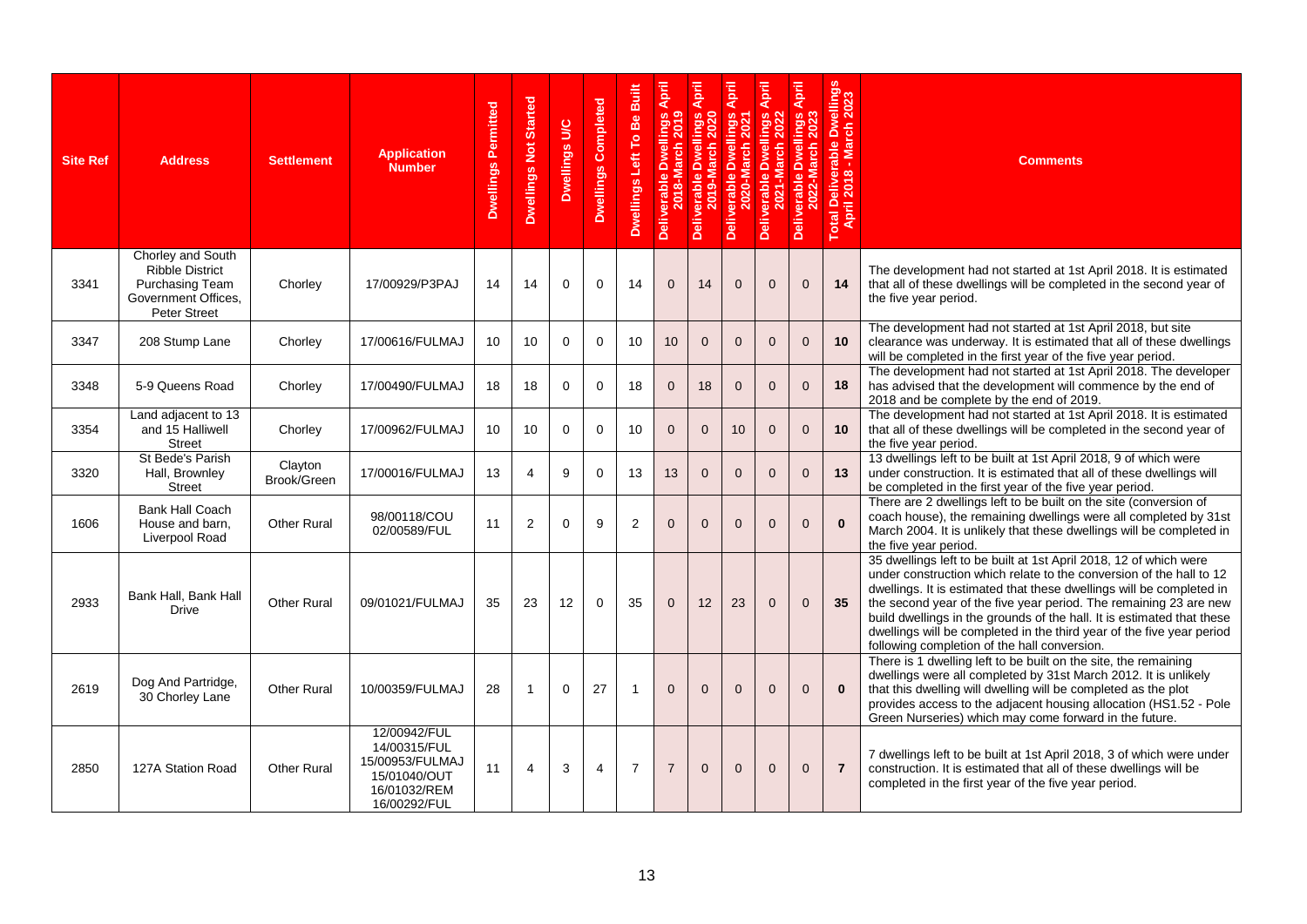| <b>Site Ref</b> | <b>Address</b>                                                        | <b>Settlement</b>  | <b>Application</b><br><b>Number</b>                                                                | <b>Dwellings Permitted</b> | <b>Dwellings Not Started</b> | Dwellings U/C | <b>Dwellings Completed</b> | Be Built<br>Dwellings Left To | April<br>Dwellings<br>March 2019<br>Deliverable Dwelli<br>2018-March 2 | Deliverable Dwellings April<br>2019-March 2020 | Deliverable Dwellings April<br>2020-March 2021 | e Dwellings April<br>-March 2022<br>Deliverable<br>2021-l | llings April<br>2023<br>larch<br>g<br>ò<br>$\pmb{\omega}$<br>Deliverabl<br><b>202</b> | Dwellings<br>rch 2023<br>- March<br>Total Deliverable<br>April 2018 - Mar | <b>Comments</b>                                                                                                                                                                                                                                                                                                                                                                                                                                                                                                                                                                                                                                         |  |  |
|-----------------|-----------------------------------------------------------------------|--------------------|----------------------------------------------------------------------------------------------------|----------------------------|------------------------------|---------------|----------------------------|-------------------------------|------------------------------------------------------------------------|------------------------------------------------|------------------------------------------------|-----------------------------------------------------------|---------------------------------------------------------------------------------------|---------------------------------------------------------------------------|---------------------------------------------------------------------------------------------------------------------------------------------------------------------------------------------------------------------------------------------------------------------------------------------------------------------------------------------------------------------------------------------------------------------------------------------------------------------------------------------------------------------------------------------------------------------------------------------------------------------------------------------------------|--|--|
| 3219            | Gleadhill House<br>Stud, Gleadhill<br>House, Dawbers<br>Lane          | <b>Other Rural</b> | 16/00633/OUTMAJ<br>17/00806/REMMAJ<br>17/01172/REM<br>17/01173/REM<br>17/01174/REM<br>17/01175/REM | 12                         | 12                           | $\mathbf 0$   | $\mathbf 0$                | 12                            | $\overline{4}$                                                         | $\mathbf{1}$                                   | $\mathbf{0}$                                   | $\mathbf{0}$                                              | $\mathbf{0}$                                                                          | 5                                                                         | Construction of the dwellings had not started at 1st April 2018 but<br>demolition and access works had commenced. The permission is<br>for 12 self-build dwellings, 4 plots had reserved matters planning<br>permission at 1st April 2018 with a reserved matters application<br>under consideration for another plot. It is estimated that these<br>dwellings will be completed by the second year of the five year<br>period. It is likely that all the other plots will come forward in the<br>five year period however there is no clear evidence that they will<br>come forward, they have therefore not been included in the five<br>year supply. |  |  |
| 2928            | H W Moon Ltd, 56<br>Wood Lane                                         | <b>Other Rural</b> | 13/00365/OUT<br>15/00281/REM<br>15/00282/FUL<br>16/00242/REM                                       | 10                         | $\Omega$                     | 5             | 5                          | 5                             | 5                                                                      | $\overline{0}$                                 | $\mathbf{0}$                                   | $\overline{0}$                                            | $\overline{0}$                                                                        | 5                                                                         | 5 dwellings left to be built at 1st April 2018, all of which were<br>under construction. It is estimated that all of these dwellings will<br>be completed in the first year of the five year period.                                                                                                                                                                                                                                                                                                                                                                                                                                                    |  |  |
| 2955            | Chimney and<br>Building, Withnell<br>Fold Mill, Withnell<br>Fold      | <b>Other Rural</b> | 12/00084/FULMAJ                                                                                    | 37                         | 37                           | $\mathbf 0$   | $\Omega$                   | 37                            | $\Omega$                                                               | $\overline{0}$                                 | $\mathbf{0}$                                   | $\overline{0}$                                            | $\Omega$                                                                              | $\bf{0}$                                                                  | The development had not started at 1st April 2018. The planning<br>permission included conversion of part of the mill to an office<br>which has been completed therefore the permission remains<br>extant. There is uncertainty about whether the residential part of<br>the development will come forward therefore it has not been<br>included in the five year supply.                                                                                                                                                                                                                                                                               |  |  |
| 3074            | Withnell Hall.<br>Formerly Lake View<br>Nursing Home,<br>Chorley Road | <b>Other Rural</b> | 14/00098/FUL<br>16/00697/FULMAJ                                                                    | 14                         | 9                            | 5             | $\Omega$                   | 14                            | 5                                                                      | 9                                              | $\Omega$                                       | $\overline{0}$                                            | $\Omega$                                                                              | 14                                                                        | 14 dwellings left to be built at 1st April 2018, 5 of which were<br>under construction which relate to the conversion of the hall to 5<br>dwellings. It is estimated that these dwellings will be completed in<br>the first year of the five year period. The remaining 9 are new<br>build dwellings in the grounds of the hall. It is estimated that these<br>dwellings will be completed in the second year of the five year<br>period following completion of the hall conversion.                                                                                                                                                                   |  |  |
| 3114            | Star Paper Mill,<br>Moulden Brow.<br>Feniscowles                      | <b>Other Rural</b> | 15/00475/OUTMAJ                                                                                    | 25                         | 25                           | $\mathbf 0$   | $\mathbf 0$                | 25                            | $\mathbf{0}$                                                           | $\overline{0}$                                 | $\mathbf{0}$                                   | $\mathbf{0}$                                              | $\mathbf{0}$                                                                          | $\bf{0}$                                                                  | The site falls mainly within the borough of Blackburn with Darwen<br>with a small part located in Chorley borough. It has outline<br>planning permission for up to 500 dwellings, it is estimated that 25<br>of these dwellings will be located within Chorley. There is no<br>evidence that the site will come forward in the five year period.                                                                                                                                                                                                                                                                                                        |  |  |
|                 |                                                                       | <b>TOTAL</b>       |                                                                                                    | 544                        | 398                          | 72            | 74                         | 470                           | 82                                                                     | 54                                             | 78                                             | $\overline{0}$                                            | $\mathbf{0}$                                                                          | 214                                                                       |                                                                                                                                                                                                                                                                                                                                                                                                                                                                                                                                                                                                                                                         |  |  |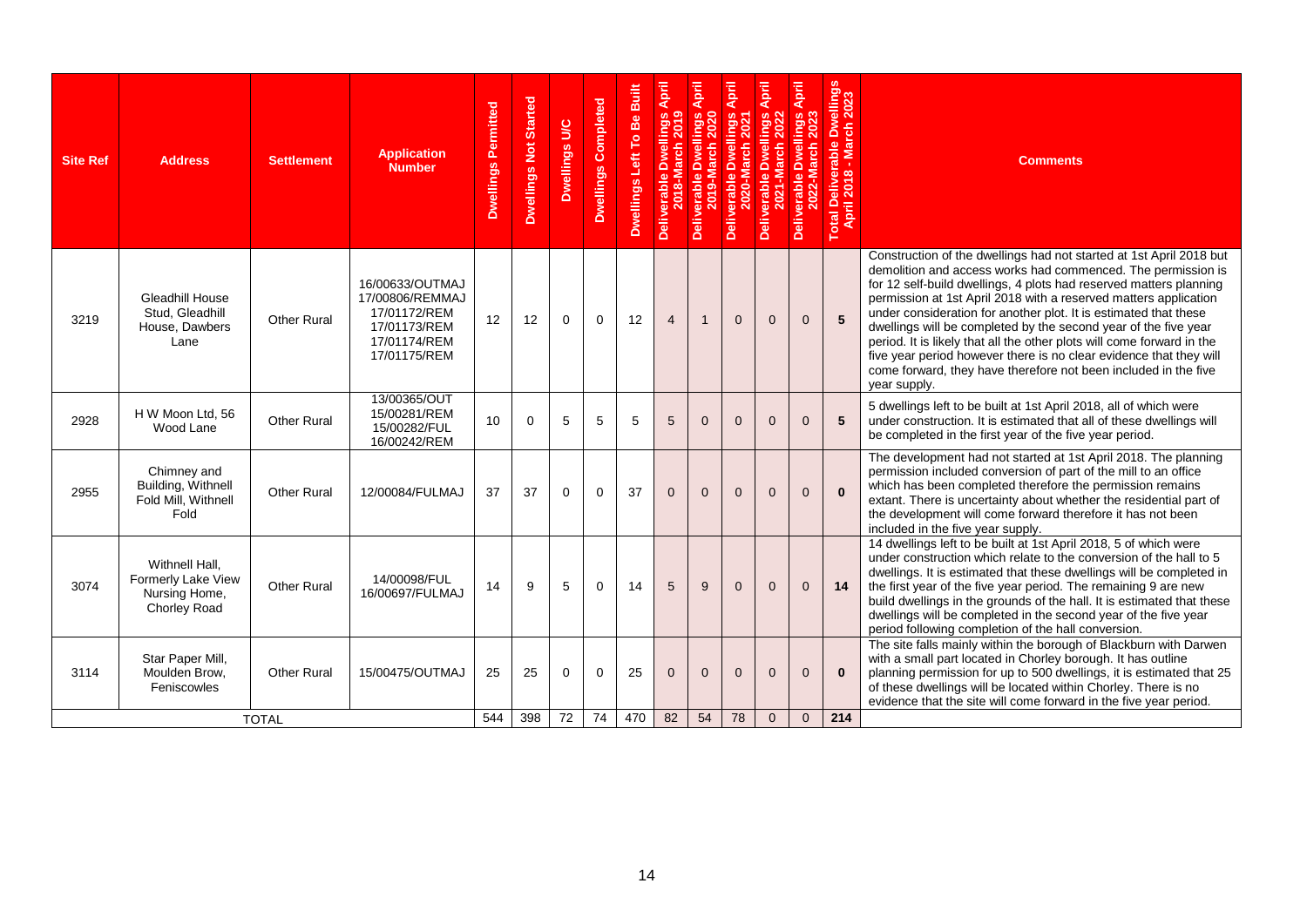# Sites of less than 10 dwellings with planning permission

| <b>Site</b><br>Ref | <b>Address</b>                                                            | <b>Settlement</b>   | <b>Application</b><br><b>Number</b>          | <b>Dwellings</b><br><b>Permitted</b> | <b>Dwellings</b><br>Left To<br><b>Be Built</b><br>(Net) |
|--------------------|---------------------------------------------------------------------------|---------------------|----------------------------------------------|--------------------------------------|---------------------------------------------------------|
| 3162               | Land 20m West of 6 Ellerbeck View, Castle House Lane                      | Adlington           | 16/00075/FUL                                 | $\overline{7}$                       | $\overline{7}$                                          |
| 3181               | 59 Church Street                                                          | Adlington           | 15/00215/OUT<br>15/00216/OUT<br>17/00888/OUT | 3                                    | 3                                                       |
| 3105               | Hole House Farm, Chorley Road                                             | Adlington           | 15/00556/OUT                                 | 6                                    | 5                                                       |
| 3165               | 25 Woodville Road                                                         | Adlington           | 15/01052/FUL                                 | 1                                    | 1                                                       |
| 3185               | Land adjacent 3 Mercer Court, Rawlinson Lane                              | Adlington           | 16/00498/FUL                                 | 2                                    | 2                                                       |
| 2629               | 21 Yarrow Road                                                            | Chorley             | 10/00655/FUL                                 | 1                                    | 1                                                       |
| 2633               | 6 Weldbank Street                                                         | Chorley             | 10/00751/FUL                                 | 1                                    | 1                                                       |
| 2804               | The Builders Yard. Froom Street                                           | Chorley             | 12/00059/FUL                                 | 4                                    | 4                                                       |
| 2826               | Land including Grafton House and The Courtyard,<br><b>Anderton Street</b> | Chorley             | 12/00407/FUL                                 | 3                                    | 1                                                       |
| 2964               | Land 20m North of 2 Clover Road, Jackson Road                             | Chorley             | 13/00146/OUT<br>16/00980/OUT                 | 1                                    | 1                                                       |
| 3011               | 22 St Thomas's Road                                                       | Chorlev             | 14/00389/P3PAJ                               | $\mathbf{1}$                         | $\mathbf{1}$                                            |
| 3062               | Adjacent 23 Guildford Avenue                                              | Chorley             | 14/00487/OUT<br>16/00300/FUL                 | 1                                    | 1                                                       |
| 3082               | Astley Park Health and Fitness Club, 1-3 Park Road                        | Chorley             | 14/01237/FUL                                 | 1                                    | $\mathbf{1}$                                            |
| 3087               | 20 St Thomas's Road                                                       | Chorley             | 14/00324/FUL                                 | $\mathbf{1}$                         | $\mathbf{1}$                                            |
| 3121               | Land East of roundabout, adjoining Council car park,<br>George St         | Chorley             | 15/00955/FUL                                 | 2                                    | $\overline{2}$                                          |
| 3122               | Land adjoining 43 Weldbank Lane                                           | Chorley             | 15/00982/OUT                                 | 2                                    | $\overline{2}$                                          |
| 3123               | 7 Albert Street                                                           | Chorley             | 13/00644/FUL<br>16/00270/FUL                 | 2                                    | 2                                                       |
| 3153               | 60 Park Road                                                              | Chorley             | 16/00045/FUL<br>16/00855/P3PAJ               | 1                                    | 1                                                       |
| 3161               | 3 Oak Drive                                                               | Chorley             | 14/00376/OUT                                 | 1                                    | 1                                                       |
| 3192               | Bennett House School, 332 Eaves Lane                                      | Chorley             | 16/00756/FUL                                 | $\mathbf{1}$                         | $\mathbf{1}$                                            |
| 3201               | 64 Brooke Street                                                          | Chorley             | 16/00909/FUL                                 | 3                                    | 3                                                       |
| 3203               | 37 Cowling Brow                                                           | Chorley             | 13/00757/FUL                                 | $\mathbf{1}$                         | 1                                                       |
| 3213               | The Moor Inn, 26 Moor Road                                                | Chorley             | 16/00953/OUT<br>17/01160/REM                 | 8                                    | 8                                                       |
| 3215               | Land 15m North of 60 Long Meadows                                         | Chorley             | 16/01078/FUL                                 | 2                                    | 2                                                       |
| 3309               | 125 Market Street                                                         | Chorley             | 17/00331/FUL                                 | 1                                    | 1                                                       |
| 3317               | 38 Park Road                                                              | Chorley             | 17/00541/FUL<br>17/00542/FUL                 | 2                                    | $\overline{2}$                                          |
| 3319               | 65-67 Bolton Road                                                         | Chorley             | 17/00475/FUL                                 | 2                                    | 1                                                       |
| 3321               | 41 Cunliffe Street                                                        | Chorley             | 17/00635/FUL                                 | 5                                    | 5                                                       |
| 3323               | 40 Park Road                                                              | Chorley             | 17/00578/FUL                                 | З                                    | З                                                       |
| 3333               | 63 Lakeland Gardens                                                       | Chorley             | 17/00802/FUL                                 | 4                                    | 4                                                       |
| 3362               | Shepherds Arms, 38 Eaves Lane                                             | Chorley             | 17/01134/FUL                                 | 6                                    | 6                                                       |
| 3365               | 3 Rawcliffe Road                                                          | Chorley             | 17/01080/FUL                                 | 4                                    | 4                                                       |
| 3369               | 23 Guildford Avenue                                                       | Chorley             | 18/00061/OUT                                 | 1                                    | 1                                                       |
| 2558               | Lilac Mount, 704 Preston Road                                             | Clayton Brook/Green | 09/00463/FUL                                 | 3                                    | 1                                                       |
| 3061               | 41 Oak Croft                                                              | Clayton Brook/Green | 14/00842/FUL                                 | 2                                    | $\overline{2}$                                          |
| 3136               | Land rear of 438 Preston Road                                             | Clayton Brook/Green | 15/01178/FUL                                 | 1                                    | 1                                                       |
| 3160               | Land adjacent to The Bungalow, Chorley Old Road                           | Clayton Brook/Green | 14/00309/FUL                                 | 1                                    | 1                                                       |
| 3209               | Land North of 73 Daisy Meadow                                             | Clayton Brook/Green | 16/00884/FUL                                 | 6                                    | 6                                                       |
| 3210               | Land North West of 65 Homestead                                           | Clayton Brook/Green | 16/00885/FUL                                 | 4                                    | 4                                                       |
| 3211               | Land South West of 7 Three Nooks                                          | Clayton Brook/Green | 16/00886/FUL                                 | 4                                    | 4                                                       |
| 3307               | Land North of 21 Woodfield                                                | Clayton Brook/Green | 16/01134/FUL                                 | 4                                    | 4                                                       |
| 3355               | 715 Preston Road                                                          | Clayton Brook/Green | 17/00869/OUT                                 | 2                                    | 2                                                       |
| 3305               | Bethmond, Wigan Road                                                      | Clayton-le-Woods    | 16/01180/FUL<br>91/00222/OUT                 | 1                                    | 1                                                       |
| 815                | Rear of 66-74 Mill Lane                                                   | Coppull             | 93/00750/FUL<br>00/00190/OUT                 | 2                                    | 1                                                       |
| 1682               | Rear of 42-44 Mill Lane                                                   | Coppull             | 00/00701/FUL                                 | 2                                    | 1                                                       |
| 2625               | 151 Preston Road                                                          | Coppull             | 10/00529/FUL                                 | 1                                    | 1                                                       |
| 2989               | 186 Spendmore Lane                                                        | Coppull             | 13/01081/FUL                                 | 2                                    | 2                                                       |
| 3102               | 1 Darlington Street                                                       | Coppull             | 12/00270/FUL                                 | 2                                    | $\overline{2}$                                          |
| 3151               | 3 Clancutt Lane                                                           | Coppull             | 16/00005/OUT<br>17/00306/REM<br>17/00428/REM | 1                                    | 1                                                       |
| 3152               | 248 Spendmore Lane                                                        | Coppull             | 16/00021/P3PAN                               | $\mathbf{1}$                         | $\mathbf{1}$                                            |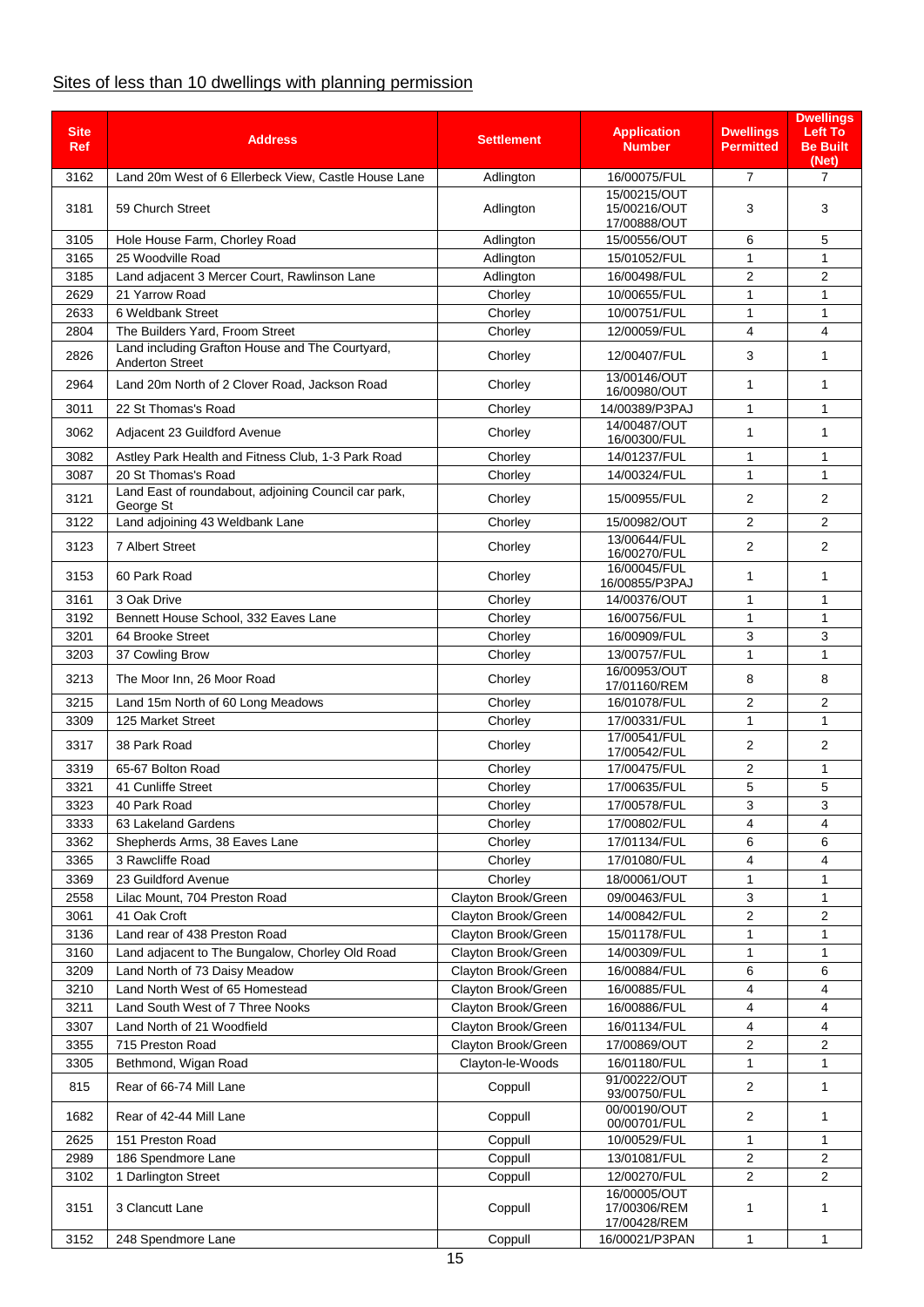| <b>Site</b><br>Ref | <b>Address</b>                                                                        | <b>Settlement</b>                        | <b>Application</b><br><b>Number</b>                                                          | <b>Dwellings</b><br><b>Permitted</b> | <b>Dwellings</b><br><b>Left To</b><br><b>Be Built</b><br>(Net) |
|--------------------|---------------------------------------------------------------------------------------|------------------------------------------|----------------------------------------------------------------------------------------------|--------------------------------------|----------------------------------------------------------------|
| 3221               | Land North of 2A South Road                                                           | Coppull                                  | 16/00869/FUL<br>17/00553/FUL                                                                 | 2                                    | 2                                                              |
| 3313               | 108 Spendmore Lane                                                                    | Coppull                                  | 17/00214/FUL                                                                                 | 1                                    | 1                                                              |
| 3318               | 122 Chapel Lane                                                                       | Coppull                                  | 17/00529/OUT                                                                                 | $\overline{4}$                       | 3                                                              |
| 3345               | 83 Clayton Gate                                                                       | Coppull                                  | 17/00742/FUL                                                                                 | $\mathbf{1}$                         | $\mathbf{1}$                                                   |
| 3359               | Land rear of 60 Clancutt Lane                                                         | Coppull                                  | 17/01091/FUL                                                                                 | $\mathbf{1}$                         | $\mathbf{1}$                                                   |
| 3364               | 254 Spendmore Lane                                                                    | Coppull                                  | 17/01199/FUL                                                                                 | $\overline{2}$                       | $\overline{2}$                                                 |
| 3024               | Land to the south west of Ricmarlo, Preston Nook                                      | Eccleston                                | 14/00550/OUT<br>15/00719/FUL<br>16/00667/FUL                                                 | 3                                    | 3                                                              |
| 3039               | Land behind 167 The Green and fronting onto Doctors<br>Lane                           | Eccleston                                | 14/00150/FUL                                                                                 | $\mathbf{1}$                         | $\mathbf{1}$                                                   |
| 3053               | Rear of 203 The Green                                                                 | Eccleston                                | 14/01248/OUT<br>15/00597/REM<br>16/00153/FUL<br>16/00477/FUL                                 | 2                                    | 2                                                              |
| 3064               | Land adjacent Lower House Cottage, Towngate                                           | Eccleston                                | 13/00675/FUL<br>15/00080/FUL                                                                 | $\mathbf{1}$                         | $\mathbf{1}$                                                   |
| 3089               | The Windmill Hotel, The Green                                                         | Eccleston                                | 14/01331/FUL                                                                                 | 9                                    | 9                                                              |
| 3141               | Land 15m North of 238 The Green                                                       | Eccleston                                | 15/01067/OUT<br>17/00266/REM                                                                 | $\mathbf{1}$                         | $\mathbf{1}$                                                   |
| 3145               | Lydiate Farm, 12 Lydiate Lane                                                         | Eccleston                                | 16/00007/OUT                                                                                 | 2                                    | $\overline{2}$                                                 |
| 2321               | Land rear of 31 to 39 Park Avenue and North of 173<br>Wigan Road                      | Euxton                                   | 07/00497/FUL<br>08/00201/FUL<br>11/00070/FUL<br>12/00498/FUL                                 | 3                                    | 1                                                              |
| 3063               | Balshaw Villa, Balshaw Lane                                                           | Euxton                                   | 13/00985/OUT<br>15/00308/REM<br>16/00326/REM                                                 | $\mathbf{1}$                         | 1                                                              |
| 3088               | Land in-between school and 1 Primrose Hill Road                                       | Euxton                                   | 14/01080/OUT<br>16/00711/REM                                                                 | $\mathbf{1}$                         | 1                                                              |
| 3097               | Between 42 and 44 The Croft                                                           | Euxton                                   | 14/01112/OUT<br>15/01259/FUL                                                                 | $\mathbf{1}$                         | $\mathbf{1}$                                                   |
| 3110               | Euxton Mills Hotel, Wigan Road                                                        | Euxton                                   | 15/00768/OUT                                                                                 | 1                                    | 1                                                              |
| 3116               | Land adjacent Balshaw Villa, Balshaw Lane                                             | Euxton                                   | 15/00635/FUL                                                                                 | 2                                    | $\boldsymbol{2}$                                               |
| 3132               | 47 Wigan Road                                                                         | Euxton                                   | 15/01036/FUL<br>16/00835/FUL                                                                 | $\mathbf{1}$                         | 1                                                              |
| 3227               | Land North of Railway Public House                                                    | Euxton                                   | 15/01092/OUT                                                                                 | 9                                    | 9                                                              |
| 3315               | Pear Tree Farm, Pear Tree Lane                                                        | Euxton                                   | 16/01184/FUL                                                                                 | 3                                    | 2                                                              |
| 3112               | Hudora Kennels, The Common                                                            | <b>Other Rural</b>                       | 14/01051/FUL                                                                                 | 1                                    | $\mathbf{1}$                                                   |
| 3326               | Adlington Hall Farm, The Common                                                       | Other Rural                              | 17/00452/OUT<br>18/00004/REM                                                                 | 1                                    | 1                                                              |
| 3171               | Church House Barn, South Road                                                         | <b>Other Rural</b>                       | 16/00067/FUL                                                                                 | 1                                    | 1                                                              |
| 3196               | Jumps Farm, 147 South Road                                                            | <b>Other Rural</b>                       | 16/00877/FUL                                                                                 | 1                                    | $\mathbf{1}$                                                   |
| 3329               | Boundary Farm, Doles Lane                                                             | <b>Other Rural</b>                       | 17/00707/FUL                                                                                 | 1                                    | 1                                                              |
| 3343               | Pompian Brow Farm, Pompian Brow                                                       | <b>Other Rural</b>                       | 17/00879/FUL                                                                                 | 1                                    | 1                                                              |
| 2568<br>2820       | South East of Windmill Farm, Windmill Lane<br>Brindle Waterworks House, Pippin Street | <b>Other Rural</b><br><b>Other Rural</b> | 09/01032/FUL<br>12/00363/FUL                                                                 | 2<br>1                               | 1<br>1                                                         |
| 3003               | Myrtle Cottage, Sandy Lane                                                            | <b>Other Rural</b>                       | 13/00940/FUL                                                                                 | 1                                    | $\mathbf{1}$                                                   |
| 3127               | Lady Hall Farm, Marsh Lane                                                            | <b>Other Rural</b>                       | 16/00006/FUL<br>15/00966/FUL                                                                 | 1                                    | 1                                                              |
| 3149               | Leigh Farm, Marsh Lane                                                                | <b>Other Rural</b>                       | 15/00833/FUL                                                                                 | 4                                    | 4                                                              |
| 3186               | Barn at Lower Copthurst Farm, Birchin Lane                                            | <b>Other Rural</b>                       | 16/00597/FUL                                                                                 | 1                                    | 1                                                              |
| 3356               | Head O'th Marsh Farm, Sandy Lane                                                      | <b>Other Rural</b>                       | 17/00861/FUL                                                                                 | 2                                    | $\overline{2}$                                                 |
| 2348               | 69 Charter Lane                                                                       | <b>Other Rural</b>                       | 07/01068/OUT<br>08/00471/FUL<br>10/00298/FUL<br>10/01069/OUT<br>14/00110/OUT                 | 4                                    | 3                                                              |
| 2439               | Land 18m East of Beechcroft, Brook Lane                                               | <b>Other Rural</b>                       | 08/00308/OUT<br>11/00298/OUT<br>12/00244/OUT<br>15/00078/OUT<br>15/00257/REM<br>16/01196/FUL | 1                                    | 1                                                              |
| 2506               | Annbray, 29 Charter Lane                                                              | <b>Other Rural</b>                       | 09/00016/OUT<br>11/00599/FUL                                                                 | 2                                    | $\overline{2}$                                                 |
| 2709               | 94 Chorley Lane                                                                       | <b>Other Rural</b>                       | 10/00993/OUT<br>14/00510/OUT<br>16/00316/FUL                                                 | 2                                    | $\overline{2}$                                                 |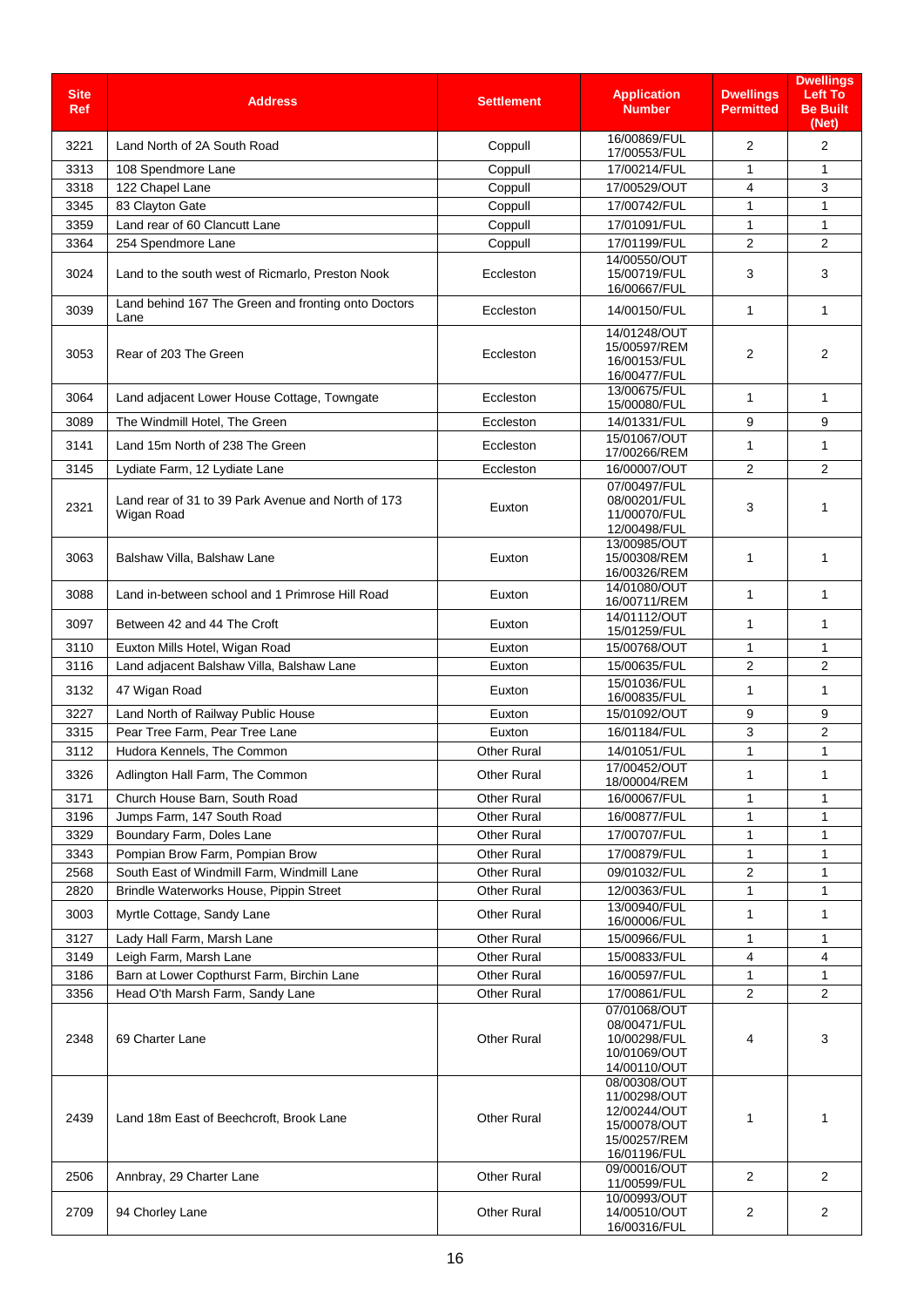| <b>Site</b><br>Ref | <b>Address</b>                                                                  | <b>Settlement</b>                        | <b>Application</b><br><b>Number</b>              | <b>Dwellings</b><br><b>Permitted</b> | <b>Dwellings</b><br><b>Left To</b><br><b>Be Built</b><br>(Net) |
|--------------------|---------------------------------------------------------------------------------|------------------------------------------|--------------------------------------------------|--------------------------------------|----------------------------------------------------------------|
| 2743               | Brook House Farm, Brook Lane                                                    | <b>Other Rural</b>                       | 11/00804/FUL<br>12/00157/FUL                     | 1                                    | 1                                                              |
| 2843               | 94 Chorley Lane                                                                 | <b>Other Rural</b>                       | 12/00771/FUL                                     | $\mathbf{1}$                         | 1                                                              |
| 3033               | Land between 1 and 5 Town Lane                                                  | <b>Other Rural</b>                       | 13/01224/FUL                                     | $\mathbf{1}$                         | 1                                                              |
| 3100               | Whittle Green Farm, Mill Lane                                                   | <b>Other Rural</b>                       | 15/00612/P3PAO                                   | 2                                    | 2                                                              |
| 3117               | 27 Charter Lane                                                                 | Other Rural                              | 15/00863/OUT<br>16/00327/REM                     | 2                                    | $\overline{2}$                                                 |
| 3140               | Fishers Farm, Delph Lane                                                        | <b>Other Rural</b>                       | 15/00991/FUL                                     | 1                                    | 1                                                              |
| 3174               | White Friars, Park Hall Road                                                    | Other Rural                              | 16/00366/FUL                                     | 1                                    | $\mathbf{1}$                                                   |
| 3200               | 71 Town Lane                                                                    | Other Rural                              | 16/00903/FUL<br>17/00488/FUL                     | 1                                    | 0                                                              |
| 3331               | Land to the rear of Whittle Bar Cottage, Preston Road                           | Other Rural                              | 17/00683/FUL                                     | 1                                    | 1                                                              |
| 3366               | Charnock Brow Barn, Preston Road                                                | <b>Other Rural</b>                       | 17/01223/FUL                                     | $\mathbf{1}$                         | 1                                                              |
| 2842               | White House Farm, Crosse Hall Lane                                              | <b>Other Rural</b>                       | 12/00748/FUL                                     | $\mathbf{1}$                         | $\mathbf{1}$                                                   |
| 3214               | 16 Burgh Hall Road                                                              | <b>Other Rural</b>                       | 16/01005/FUL<br>16/01194/FUL                     | $\mathbf{1}$                         | $\mathbf{1}$                                                   |
| 3316               | Hawksclough Farm, Preston Road                                                  | <b>Other Rural</b>                       | 16/01195/FUL                                     | 2                                    | $\overline{2}$                                                 |
| 2105               | Highfield Farm, Jolly Tar Lane                                                  | <b>Other Rural</b>                       | 05/00188/FUL                                     | 1                                    | $\mathbf{1}$                                                   |
| 3094               | Coppull Moor Barn, Coppull Moor Lane                                            | <b>Other Rural</b>                       | 15/00368/FUL                                     | $\mathbf{1}$                         | 1                                                              |
| 3111               | Preston Road Methodist Church, Preston Road                                     | <b>Other Rural</b>                       | 14/00969/OUT                                     | 2                                    | $\overline{2}$                                                 |
| 3115               | Lowes Tenement Farm, Burgh Lane                                                 | <b>Other Rural</b>                       | 15/00488/FUL                                     | $\mathbf{1}$                         | 1                                                              |
| 3180               | Highfield House, Jolly Tar Lane                                                 | <b>Other Rural</b>                       | 16/00622/FUL                                     | $\mathbf{1}$                         | 1                                                              |
| 3187               | 84 Clancutt Lane                                                                | <b>Other Rural</b>                       | 16/00743/FUL                                     | $\mathbf{1}$                         | $\mathbf{1}$                                                   |
| 3228               | Coppull Moor Lane Nurseries, Coppull Moor Lane                                  | <b>Other Rural</b>                       | 15/01098/FUL<br>00/00488/COU                     | $\mathbf{1}$                         | $\mathbf{1}$                                                   |
| 1716               | Croston Hall Stables, Grape Lane                                                | <b>Other Rural</b>                       | 04/01443/FUL<br>15/00540/FULMAJ                  | 1                                    | 1                                                              |
| 3124               | The Mill Hotel, Moor Road                                                       | Other Rural                              | 14/00761/OUTMAJ<br>16/00452/OUTMAJ               | 7                                    | $\overline{7}$                                                 |
| 3155               | Yarrow Place, 32 Grape Lane                                                     | <b>Other Rural</b>                       | 16/00093/FUL<br>17/00255/FUL                     | 2                                    | $\overline{2}$                                                 |
| 3193               | Land between 55 and 61 Moor Road                                                | <b>Other Rural</b>                       | 16/00824/FUL                                     | 1                                    | 1                                                              |
| 3206               | Drinkhouse Farm, Drinkhouse Road                                                | <b>Other Rural</b>                       | 16/01102/P3PAO<br>16/00601/FUL                   | 5                                    | 5                                                              |
| 3336               | Withington Barn Farm, Finney Lane                                               | <b>Other Rural</b>                       | 17/00592/FUL                                     | 1                                    | 1                                                              |
| 3350               | The Stables, Grape Lane                                                         | <b>Other Rural</b>                       | 16/01029/FUL                                     | $\mathbf{1}$                         | $\mathbf 0$                                                    |
| 3353               | 34 Town Road                                                                    | <b>Other Rural</b>                       | 17/01069/FUL                                     | 0                                    | $-1$                                                           |
| 3130               | Mill Lane Farm, Mill Lane                                                       | <b>Other Rural</b>                       | 15/01025/FUL                                     | $\mathbf{1}$                         | $\mathbf{1}$                                                   |
| 3142               | High Heyes Farm, Langton Brow                                                   | Other Rural                              | 15/01085/FUL<br>17/00539/FUL                     | 1                                    | 1                                                              |
| 3191               | Stables West of Verona, Wrennals Lane                                           | <b>Other Rural</b>                       | 16/00668/FUL<br>17/00780/FUL                     | 1                                    | 1                                                              |
| 3308               | 1 Lydiate Lane                                                                  | <b>Other Rural</b>                       | 16/01047/OUT                                     | 1                                    | $\mathbf{1}$                                                   |
| 3312               | Sarscow Farm, Sarscow Lane                                                      | <b>Other Rural</b>                       | 17/00239/FUL                                     | 1                                    | 1                                                              |
| 3079               | The Barn, Dean Hall Lane                                                        | <b>Other Rural</b>                       | 15/00058/FUL                                     | 1                                    | 1                                                              |
| 3311               | Wyndburgh, Runshaw Lane                                                         | <b>Other Rural</b>                       | 17/00269/FUL                                     | 1                                    | 1                                                              |
| 3342<br>3090       | Dene Cottage, Pear Tree Lane<br>Garstang House Farm, Chapel Lane                | <b>Other Rural</b><br><b>Other Rural</b> | 17/00911/OUT<br>15/00355/P3PAO<br>15/00958/P3PAO | 1<br>2                               | $\mathbf{1}$<br>$\overline{c}$                                 |
|                    |                                                                                 |                                          | 16/00683/FUL                                     |                                      |                                                                |
| 3119               | Moody House, Higher House Lane                                                  | <b>Other Rural</b>                       | 15/00894/P3PAO                                   | 1                                    | 1                                                              |
| 3133<br>3225       | Morris Farm, Hollin Lane<br>Chorley Equestrian Centre, Higher Garstang House    | <b>Other Rural</b><br><b>Other Rural</b> | 14/01303/FUL<br>17/00003/FUL                     | $\mathbf{1}$<br>2                    | $\mathbf{1}$<br>$\overline{2}$                                 |
|                    | Farm                                                                            |                                          | 17/00382/FUL                                     |                                      |                                                                |
| 3367               | West View, Chapel Lane                                                          | <b>Other Rural</b>                       | 17/01183/FUL                                     | 1                                    | 1                                                              |
| 2845<br>2961       | Barn opposite Lowe Farm Cottage, Rawlinson Lane<br>26 Long Lane, Heath Charnock | <b>Other Rural</b><br><b>Other Rural</b> | 12/00845/FUL<br>13/00631/FUL                     | $\mathbf{1}$<br>$\mathbf{1}$         | 1<br>$\mathbf{1}$                                              |
| 3043               | Bramblewood Nursery, Wigan Lane                                                 | <b>Other Rural</b>                       | 14/00626/FUL<br>16/01178/MNMA                    | 1                                    | 1                                                              |
| 3212               | Land adjacent Gilbertson Road, Rawlinson Lane                                   | <b>Other Rural</b>                       | 16/00905/FUL                                     | 1                                    | $\mathbf{1}$                                                   |
| 3330               | Woodside Barn, Back Lane                                                        | <b>Other Rural</b>                       | 17/00689/FUL                                     | $\mathbf{1}$                         | $\mathbf{1}$                                                   |
| 3332               | Arnside, Long Lane                                                              | <b>Other Rural</b>                       | 17/00412/FUL                                     | 1                                    | 0                                                              |
| 3337               | Liptrot Farm, Gilbertson Road                                                   | <b>Other Rural</b>                       | 17/00483/FUL                                     | 3                                    | 3                                                              |
| 3346               | Land North of 125 Rawlinson Lane                                                | <b>Other Rural</b>                       | 17/00719/FUL                                     | 1                                    | 1                                                              |
| 3363               | Lonsdale Farm, Slacks Lane                                                      | <b>Other Rural</b>                       | 17/01170/OUT                                     | $\mathbf{1}$                         | $\mathbf{1}$                                                   |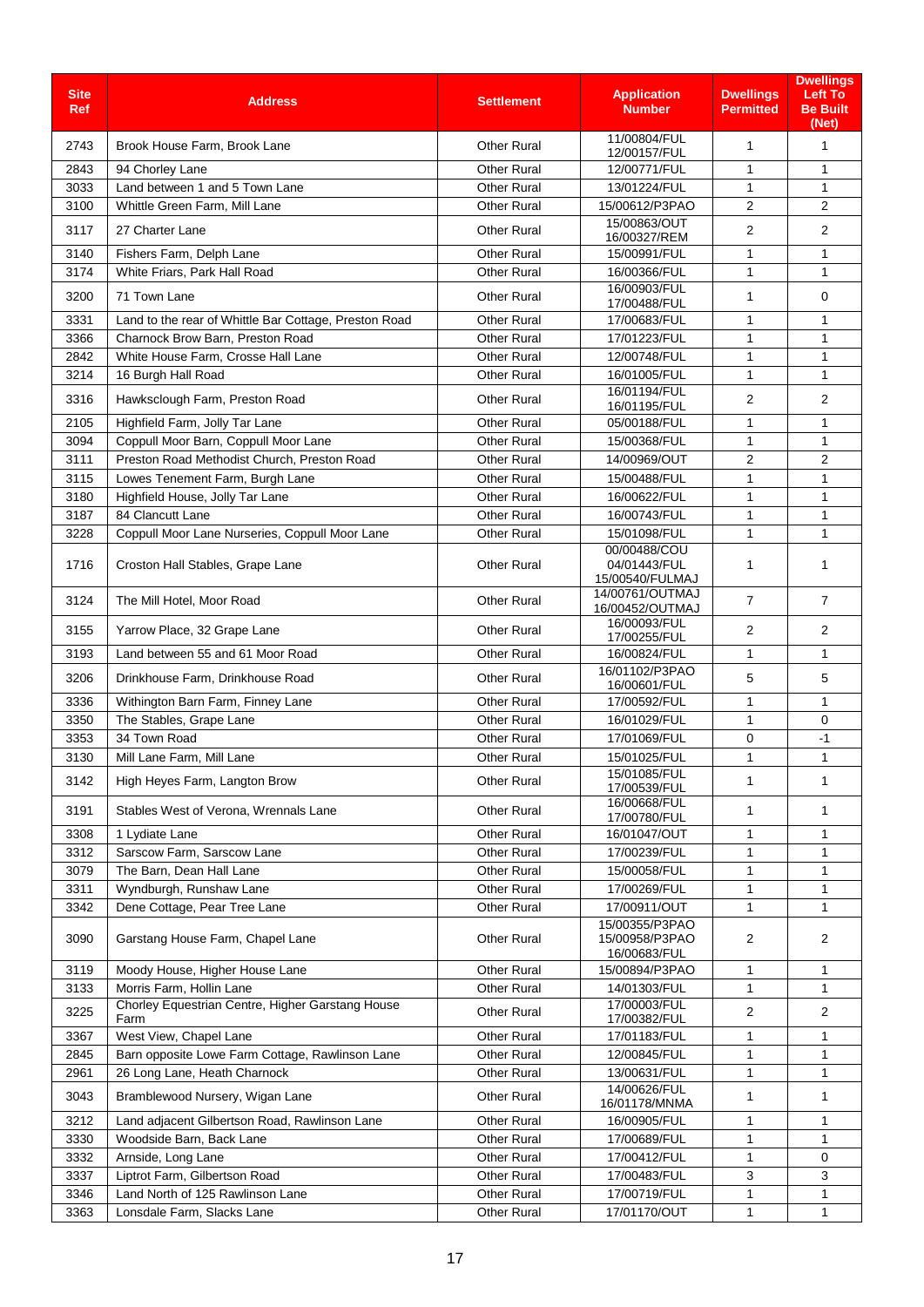| <b>Site</b><br><b>Ref</b> | <b>Address</b>                                                                 | <b>Settlement</b>  | <b>Application</b><br><b>Number</b>          | <b>Dwellings</b><br><b>Permitted</b> | <b>Dwellings</b><br><b>Left To</b><br><b>Be Built</b><br>(Net) |
|---------------------------|--------------------------------------------------------------------------------|--------------------|----------------------------------------------|--------------------------------------|----------------------------------------------------------------|
| 2418                      | Agricultural buildings at Howe Brook Farm, Bannister<br>Green                  | <b>Other Rural</b> | 07/01340/FUL<br>12/00915/FUL<br>12/00917/FUL | $\overline{2}$                       | 2                                                              |
| 2833                      | Land opposite Hurst House Farm, Halfpenny Lane                                 | <b>Other Rural</b> | 12/00539/FUL                                 | 2                                    | $\overline{2}$                                                 |
| 3034                      | Green Farm, Wood Lane                                                          | <b>Other Rural</b> | 14/00952/FUL<br>17/00032/FUL                 | 3                                    | 1                                                              |
| 3103                      | Town Lane Farm, Town Lane                                                      | <b>Other Rural</b> | 14/00982/FUL                                 | 1                                    | 1                                                              |
| 3108                      | Car park adjacent to 48 Wood Lane                                              | <b>Other Rural</b> | 15/00661/FUL                                 | 2                                    | $\overline{2}$                                                 |
| 3131                      | Stables 40m south west of Horsemans Barn, Wood Lane                            | <b>Other Rural</b> | 15/01027/FUL                                 | 1                                    | 1                                                              |
| 3310                      | Pyebrook Hall, Town Lane                                                       | <b>Other Rural</b> | 17/00300/FUL                                 | 1                                    | 1                                                              |
| 3148                      | Sandall Cottage, Riley Green                                                   | <b>Other Rural</b> | 15/00570/FUL                                 | 1                                    | 0                                                              |
| 3150                      | Ellisland, Station Road                                                        | <b>Other Rural</b> | 15/01232/OUT                                 | 1                                    | 1                                                              |
| 3195                      | Braemar, Cripple Gate Lane                                                     | <b>Other Rural</b> | 16/00860/FUL                                 | 1                                    | 1                                                              |
| 3325                      | Woodview, 63 Chapel Lane                                                       | <b>Other Rural</b> | 17/00571/FUL                                 | 1                                    | 1                                                              |
| 3339                      | Brookhouse Farm, Hoghton Lane                                                  | <b>Other Rural</b> | 17/00808/FUL                                 | 2                                    | 2                                                              |
| 3360                      | Oakmount, Gib Lane                                                             | <b>Other Rural</b> | 17/01156/FUL                                 | 1                                    | $\mathbf 0$                                                    |
| 2868                      | Grange House Mill, Smithy Lane                                                 | <b>Other Rural</b> | 12/01207/FUL<br>13/00917/FUL                 | 1                                    | 1                                                              |
| 2917                      | Land between Grange House and Glen Haffy, Smithy<br>Lane                       | <b>Other Rural</b> | 12/01206/OUT<br>15/00025/REM                 | 1                                    | 1                                                              |
| 2993                      | Brookmere Farm, Hall Lane                                                      | <b>Other Rural</b> | 13/00920/FUL<br>16/00256/MNMA                | $\mathbf{1}$                         | $\mathbf{1}$                                                   |
| 3095                      | Baxters, The Longcroft, Ridley Lane                                            | <b>Other Rural</b> | 15/00384/FUL<br>17/00342/FUL                 | $\overline{2}$                       | $\overline{2}$                                                 |
| 3147                      | Brookside, Hall Lane                                                           | <b>Other Rural</b> | 15/00322/FUL                                 | $\mathbf{1}$                         | $\mathbf{1}$                                                   |
| 3178                      | Clanranald, Blue Stone Lane                                                    | <b>Other Rural</b> | 16/00415/P3PAO<br>18/00014/FUL               | 1                                    | 1                                                              |
| 3190                      | Rigby's Garage, Blue Stone Lane                                                | <b>Other Rural</b> | 16/00591/FULMAJ<br>16/01158/FUL              | 4                                    | 4                                                              |
| 3222                      | Lynric Farm, Blue Stone Lane                                                   | <b>Other Rural</b> | 16/01061/FUL<br>17/00770/FUL                 | 4                                    | 4                                                              |
| 3301                      | Land between Brambles and Beulah, Blue Stone Lane                              | <b>Other Rural</b> | 17/00168/OUT<br>17/00675/REM                 | 1                                    | 1                                                              |
| 3302                      | Salt Pit Cottage, Salt Pit Lane                                                | <b>Other Rural</b> | 17/00159/OUT<br>17/01154/FUL                 | $\mathbf{1}$                         | 1                                                              |
| 3314                      | White Gates, Sandy Lane                                                        | <b>Other Rural</b> | 17/00165/FUL                                 | 1                                    | 1                                                              |
| 3322                      | Twin Trees, Bradshaw Lane                                                      | <b>Other Rural</b> | 17/00633/FUL                                 | $\mathbf{1}$                         | 1                                                              |
| 3352                      | The Willows Farm, Smithy Lane                                                  | <b>Other Rural</b> | 17/01144/FUL                                 | 1                                    | 1                                                              |
| 3357                      | Gardeana, Ridley Lane                                                          | <b>Other Rural</b> | 17/00826/FUL                                 | $\mathbf{1}$                         | $\mathbf 0$                                                    |
| 3361                      | Tannersmith Farm, Tannersmith Lane                                             | Other Rural        | 17/01184/FUL                                 | 1                                    | 1                                                              |
| 3368                      | Back House Farm. Hall Lane                                                     | <b>Other Rural</b> | 17/00621/FUL                                 | $\mathbf{1}$                         | 1                                                              |
| 2852                      | Morris Barn, Dean Head Lane                                                    | <b>Other Rural</b> | 12/00949/FUL                                 | 1                                    | 1                                                              |
| 3128                      | Moses Cockers Farm, Sheep House Lane                                           | <b>Other Rural</b> | 15/00972/FUL                                 | 1                                    | 1                                                              |
| 2512                      | 267 Southport Road                                                             | <b>Other Rural</b> | 09/00151/FUL<br>14/00442/FUL                 | 1                                    | 1                                                              |
| 3032                      | Johnson House Farm, Ulnes Walton Lane                                          | <b>Other Rural</b> | 14/01315/FUL<br>13/01124/FUL                 | 2                                    | 1                                                              |
| 3075                      | Nook Farm, Holker Lane<br>Land and buildings to the rear of Netherfield, Ulnes | <b>Other Rural</b> | 15/00921/FUL                                 | 1                                    | $\mathbf{1}$                                                   |
| 3202                      | <b>Walton Lane</b>                                                             | <b>Other Rural</b> | 16/01024/FUL                                 | 1                                    | 1                                                              |
| 3324                      | Land Between 35 and 37 Wray Crescent                                           | <b>Other Rural</b> | 17/00569/FUL                                 | 2                                    | $\overline{2}$                                                 |
| 2901                      | Close Gate Farm and land to rear Buckholes Lane,<br>Wheelton                   | <b>Other Rural</b> | 12/01158/FULMAJ                              | 1                                    | 1                                                              |
| 2942                      | The Engine House, Brinscall Mill Road                                          | Other Rural        | 13/00390/FUL<br>16/00559/FUL                 | 1                                    | 1                                                              |
| 3012                      | Highfield House Farm, Buckholes Lane                                           | <b>Other Rural</b> | 14/00294/FUL<br>16/00394/FUL                 | 1                                    | $\mathbf{1}$                                                   |
| 3073                      | Land between 386 and 392 Blackburn Road                                        | <b>Other Rural</b> | 14/00601/OUT                                 | 2                                    | 2                                                              |
| 3106                      | Calico Cottage, Lodge Bank                                                     | <b>Other Rural</b> | 14/00419/FUL<br>15/00565/FUL                 | 1                                    | $\mathbf{1}$                                                   |
| 3107                      | Heron Wood Cottage, Lodge Bank                                                 | <b>Other Rural</b> | 15/00710/FUL                                 | 1                                    | 0                                                              |
| 3146                      | Prospect House, Whins Lane                                                     | <b>Other Rural</b> | 14/00603/FUL                                 | 1                                    | 1                                                              |
| 3048                      | Waterstone House, 1A Dark Lane                                                 | <b>Other Rural</b> | 14/00966/FUL<br>15/01185/FUL                 | 2                                    | $\overline{2}$                                                 |
| 3166                      | 145 Town Lane                                                                  | <b>Other Rural</b> | 15/01057/FUL                                 | 1                                    | $\mathbf{1}$                                                   |
| 3334                      | 68 Blackburn Road                                                              | <b>Other Rural</b> | 17/00739/FUL<br>17/01124/FUL                 | $\mathbf{1}$                         | $\mathbf{1}$                                                   |
| 3344                      | Land adjacent to 26/28 Spring Crescent                                         | Other Rural        | 17/00815/FUL                                 | $\mathbf{1}$                         | $\mathbf{1}$                                                   |